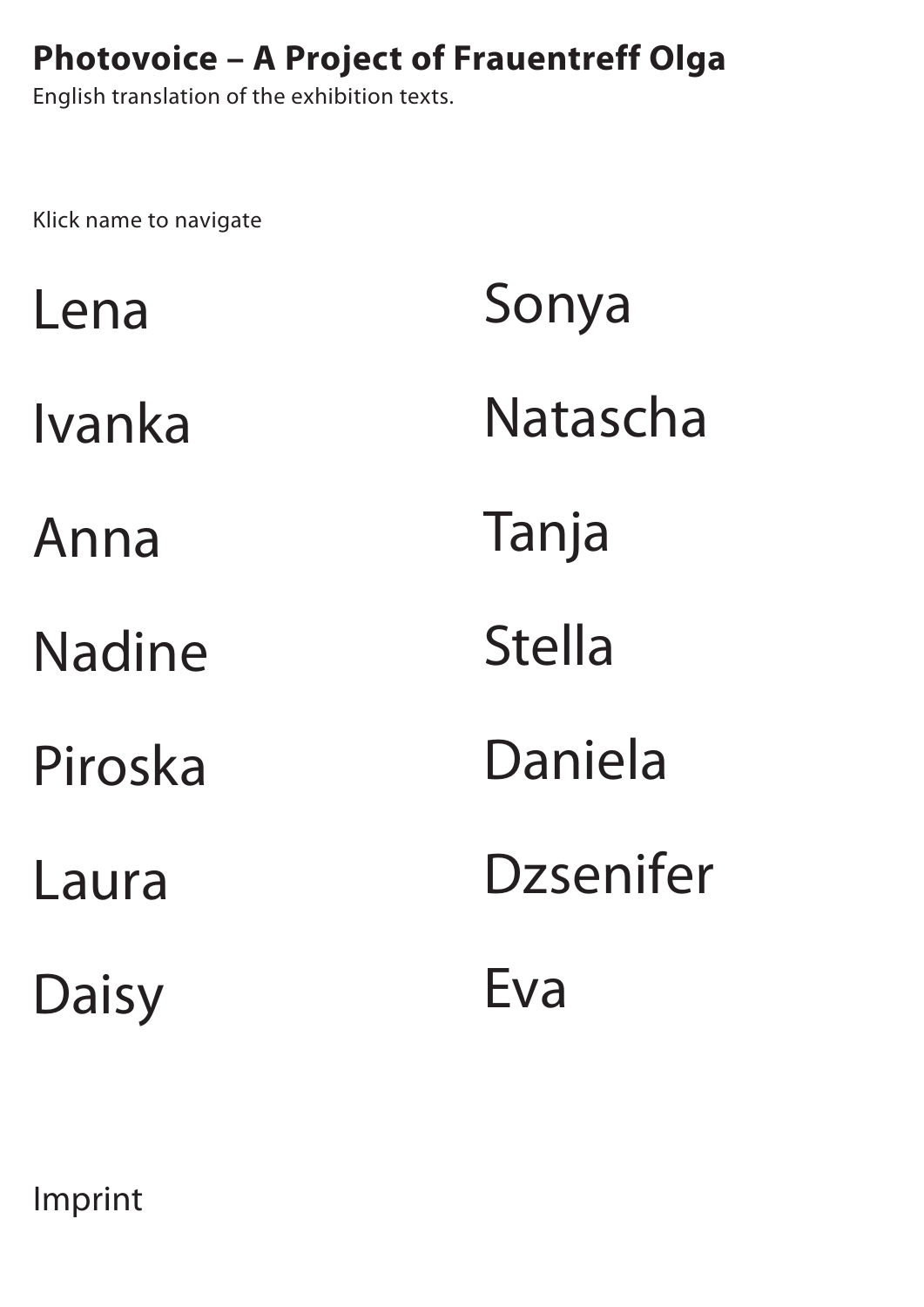#### <span id="page-1-0"></span>Lena

My experience has shown me that for the most part, the clichés of the broken home and a bad upbringing are not the reasons that young girls start with prostitution. On the contrary, it is more the case that you find women from all walks of life on the street. The reasons for this are very different. For some of them, it is curiosity, for others rebellion and provocation, and the list goes on and on. However, they all have one thing in common – quick and easy money. In the past, though, a lot was still much easier. There were more German women and fewer Southern Europeans. This comment is based on the fact that many of these women were brought to Germany by false promises and then had to earn money for their pimps. As a result, in the past few years prices have fallen so much that it is no longer feasible to earn money on the street. The other problem is drugs. The majority of the women are addicted. But most of the women who somewhere along the line started with streetwalking had nothing to do with drugs up to that point. At first, you earn money quickly and easily. Many of these girls / women then started numbing themselves with drugs, so they were better able to face the humiliations from their pimps. The result is that many women have never learned a trade, let alone had a proper job.

People should consider how these women, after their time as prostitutes, can be helped to come to terms with those previous years and how they can be given a chance to re-enter society and the workforce.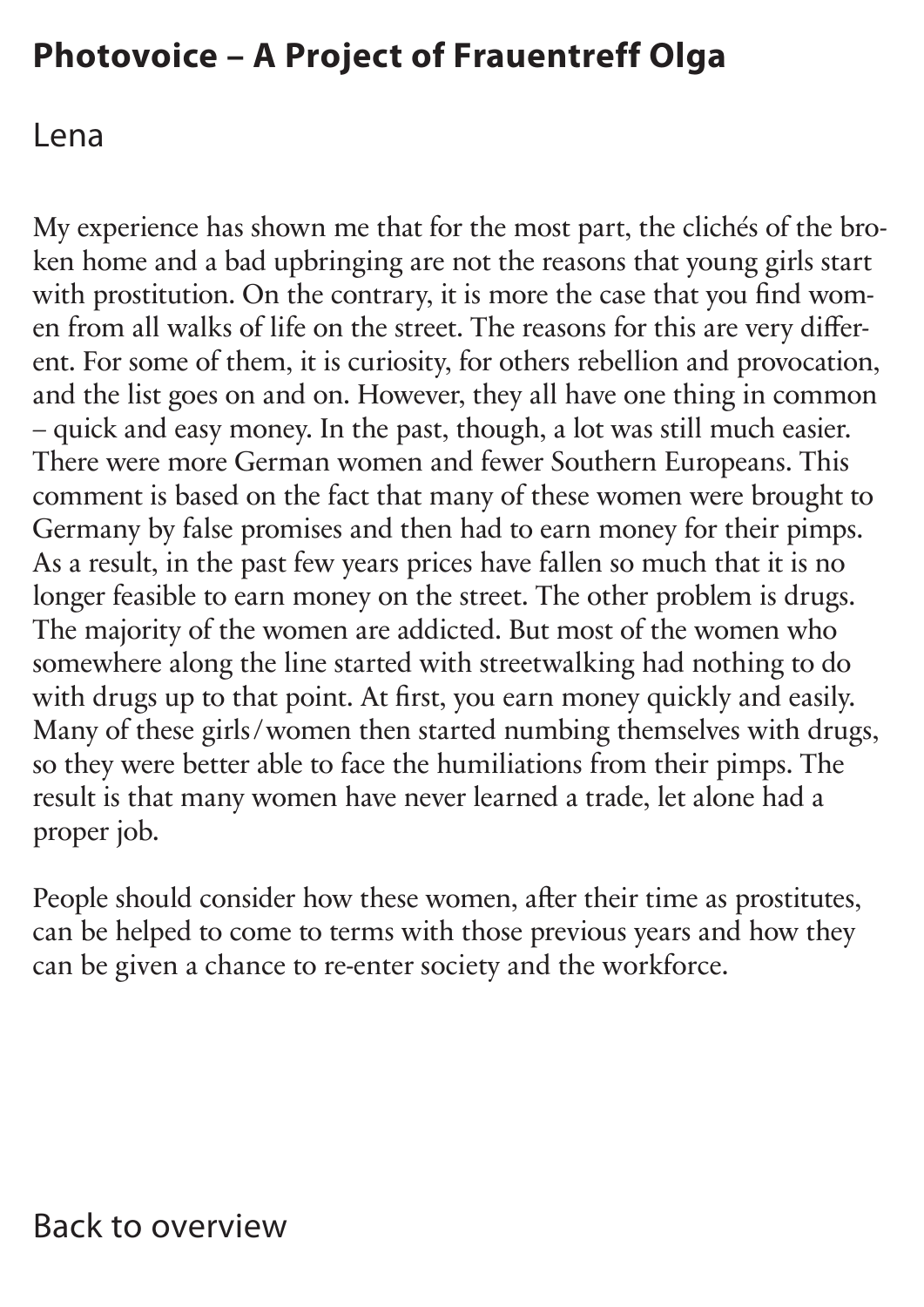#### <span id="page-2-0"></span>Ivanka

Often I sleep in the park because I enjoy sleeping outdoors. I sleep there with a blanket. There is fresh air and I can see the sky and the stars when I lie on the grass. For me, Nature means life. Nature is what God has created and I love it a lot. Six years ago I fell in love with a German man, and he in me. He didn't want me to continue working and brought me to a small town near Stuttgart. There I met a German woman who gave me a Bulgarian-language Bible.

That changed me a great deal. I became religious. I read the whole Bible, but above all it was the first pages, the Creation, that made a big impression on me. It says there that God created Nature. Before, the world was just a desert. Sand. Before I touch a Bible, I have to be clean, to shower and pray, because I am dirty since I work on the street. That is my own rule. Unfortunately I lost the Bible in Berlin when I had to flee from a hotel, but I have kept my faith.

I will be religious for my entire life and when I die, I won't go to the devil, but to Jesus in heaven.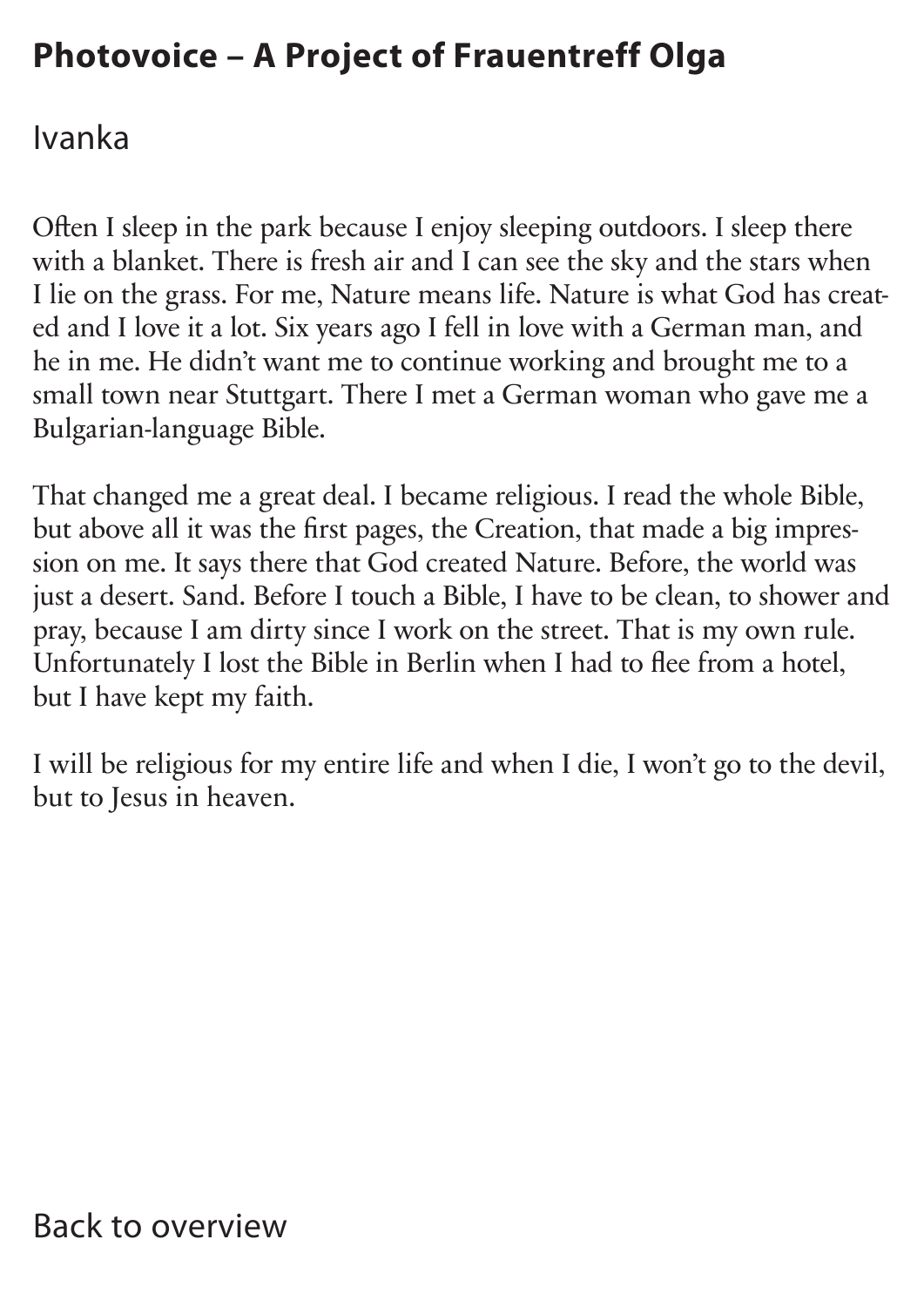#### <span id="page-3-0"></span>Anna

I have been working here in the Kurfürstenstraße neighbourhood since 2008. Before I worked in other countries where prostitution was not allowed. I have remained in Germany because it is legal to work here. Everywhere else, I had to pay a lot of penalties and change my name several times. A legal name change doesn't cost a lot. I decided on the new name with my boyfriend. I had already been in prison for six months because of the penalties. Being in prison was like a little vacation. That is what I imagined so that I would not go crazy in prison. So I always told myself, this is like a vacation. In the beginning, I earned money for the family of my husband at the time. I wasn't allowed to keep any of the money for myself. I had to regularly work for two days at a stretch, and then at some point it was going so bad for me that I didn't earn enough money. Then I was handed over to another group because there was a man there who didn't have a wife. And he is now my husband. The situation is better now, because I know what is happening with the money. Now, for the first time since I started working, I have control over the money. I earn money just for me and my husband. He stays home and isn't here with me on the street, so the money doesn't immediately go down the drain. A lot of men and women pour their money right into slot machines or drugs and they drink a lot. I don't take drugs. I tried once, but it didn't have an effect or didn't help. Many women turn a trick and then go to the pub, drink, and throw their money into the slot machines. My husband doesn't drink or gamble. I don't let him. He's not allowed to do that. I don't want to work for drugs and alcohol. I would like to eat, sleep, smoke cigarettes, and drink Red Bull and coffee.

### [Next label Anna](#page-4-0)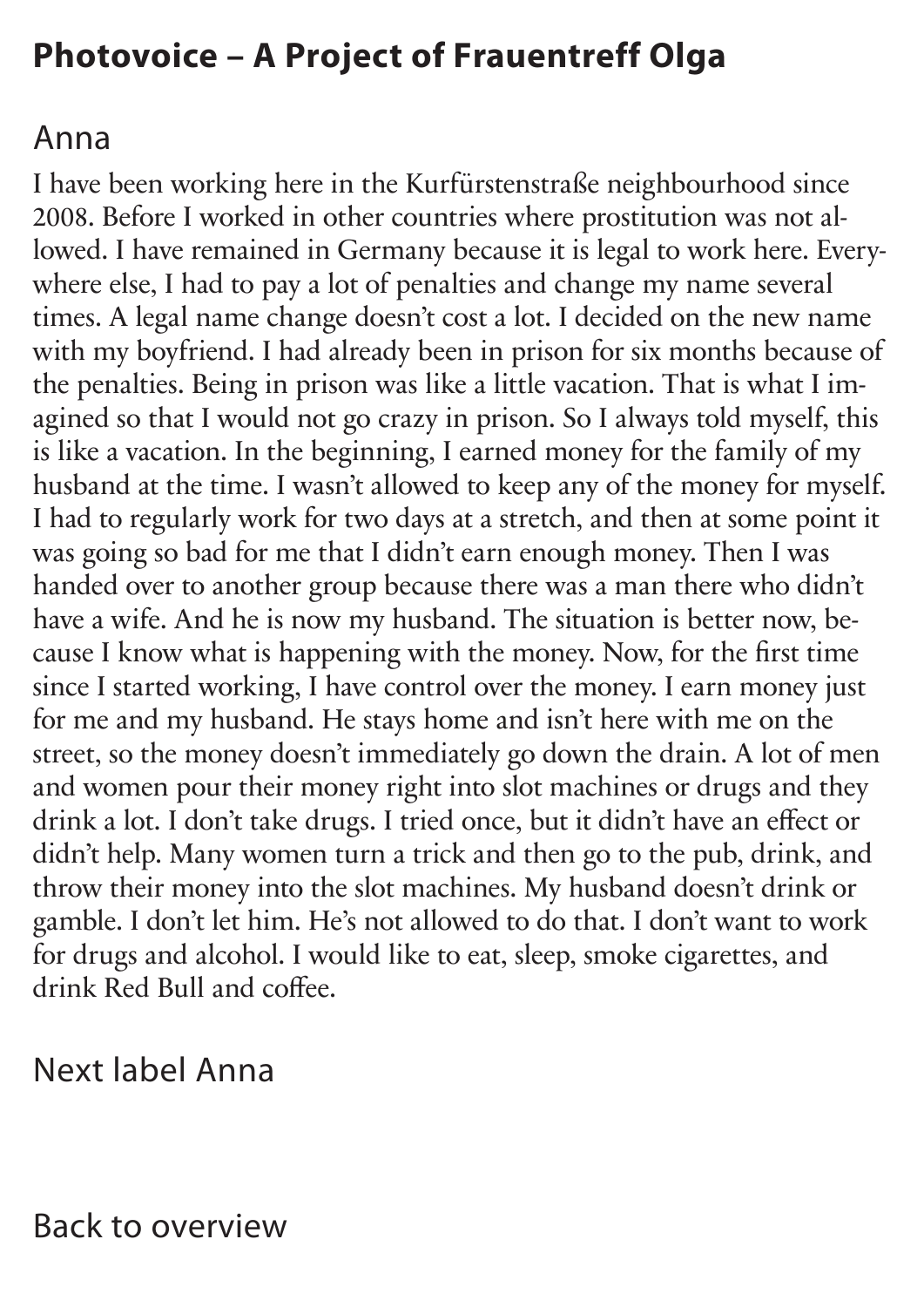#### <span id="page-4-0"></span>Anna

After I recently aborted a child, I would like to earn money to get myself straightened out. Dye my hair, get my nails and feet done, makeup. Make myself pretty and get myself back in shape. I dyed my hair for €30. I also invested more time and money in myself and bought new cloths.

Before I used to wear high-heeled shoes, not any more now, since my feet hurt so much. Otherwise I would like to just sit down, because my feet hurt so much. When you have to wait on the street for a long time, it is very stressful, too stressful.

Once I had to sleep for two weeks in a pub. I had no strength, no money, nothing to even allow me to work, but somehow I always get my strength back.

God always keeps helping me so that I get better.

This assistance that is given at Olga or next door helps women a lot to keep going and pull through. Because you can get care and a few hours of sleep and can talk about anything. When I had the nights in the pub, I came here too and ate, showered, and slept.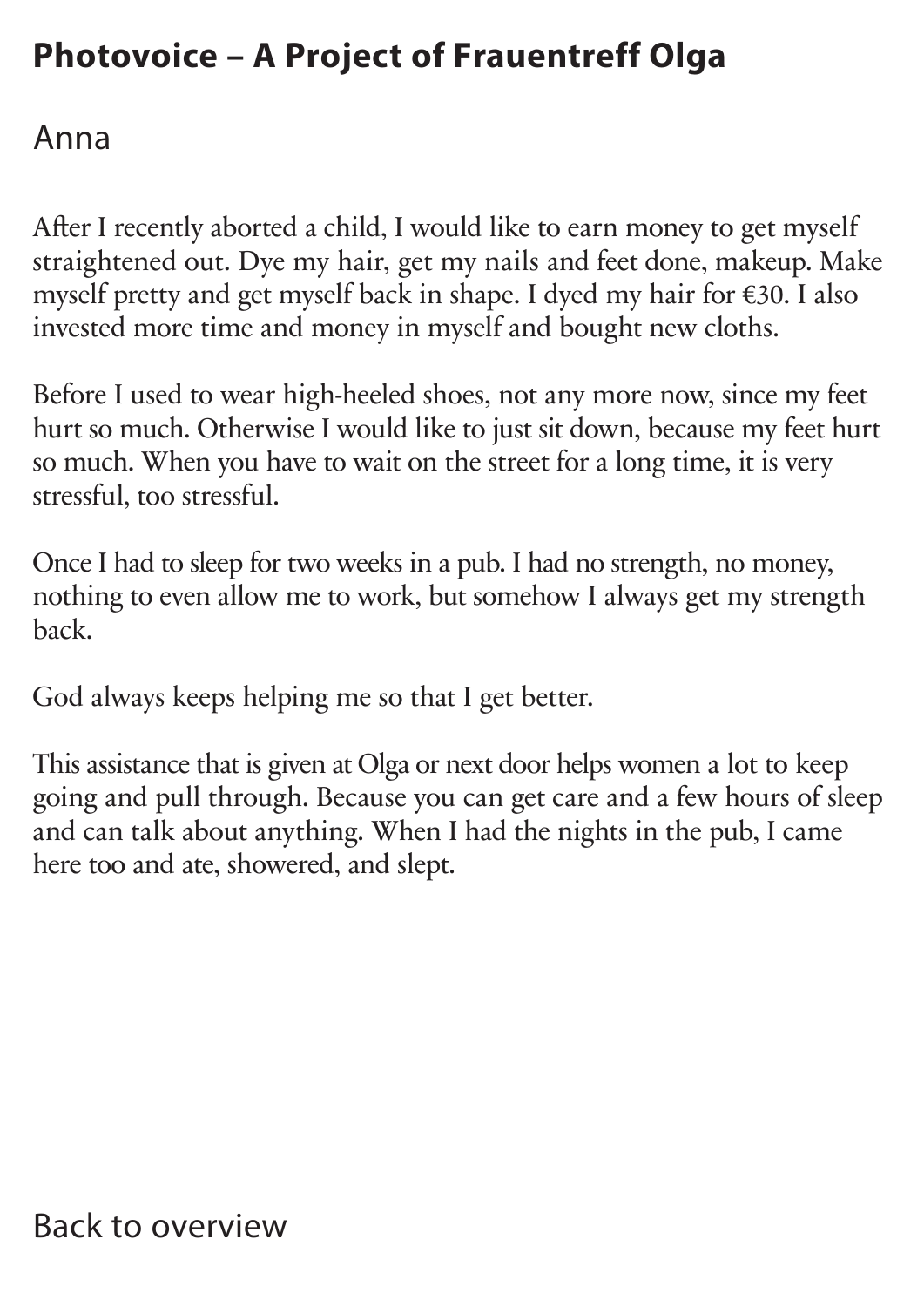#### <span id="page-5-0"></span>Nadine

A typical image: the pimp paraphernalia from the 1980s. Rolex, gold chain, car keys on a Mercedes keychain, a stack of bills with Cartier money clip, and now and again a gun. That was the 80s live. Yeah, I experienced shootings too. Because there was really a lot happening here. I did not stage this picture, and it is also not quite complete. When my husband comes home, he lays down his paraphernalia just like in the picture, even though he isn't a pimp. The gun is made of wax. There's a Panerei watch, a Versace chain, the wax gun. While there is no car key, there is a little money in the strongbox for one. Not exactly like in the 80s, but the image speaks for itself and brings back memories. At the time, life in the neighbourhood was really great. Lots of great co-workers. The symbiosis between police and women worked well. The pimps took good care of us. The income was good. The whole neighbourhood life was great and still had this nefarious, exciting, secretive existence. Where you were even a bit proud to be a whore. Unless you had a loony guy hanging around your neck, who didn't take care of anything, like I did. Then you ended up in a tent or somewhere else. He never could handle getting rent, electricity, and everything else paid, although he had my entire income. It's not like he never bought stuff for the two of us. I also had a studio here in Berlin as a dominatrix, or we went to Switzerland and I had my own studio there. Yes, he even spent money on me there too. Otherwise, his whole pimp concept wouldn't have worked out. Also, sometimes I lived in a boarding house. In 23 years, I definitely had seven or eight apartments. You ask yourself in all seriousness, why didn't I split up with him earlier, but I couldn't. I just couldn't.

It is no comparison to nowadays.

### [Next label Nadine](#page-6-0)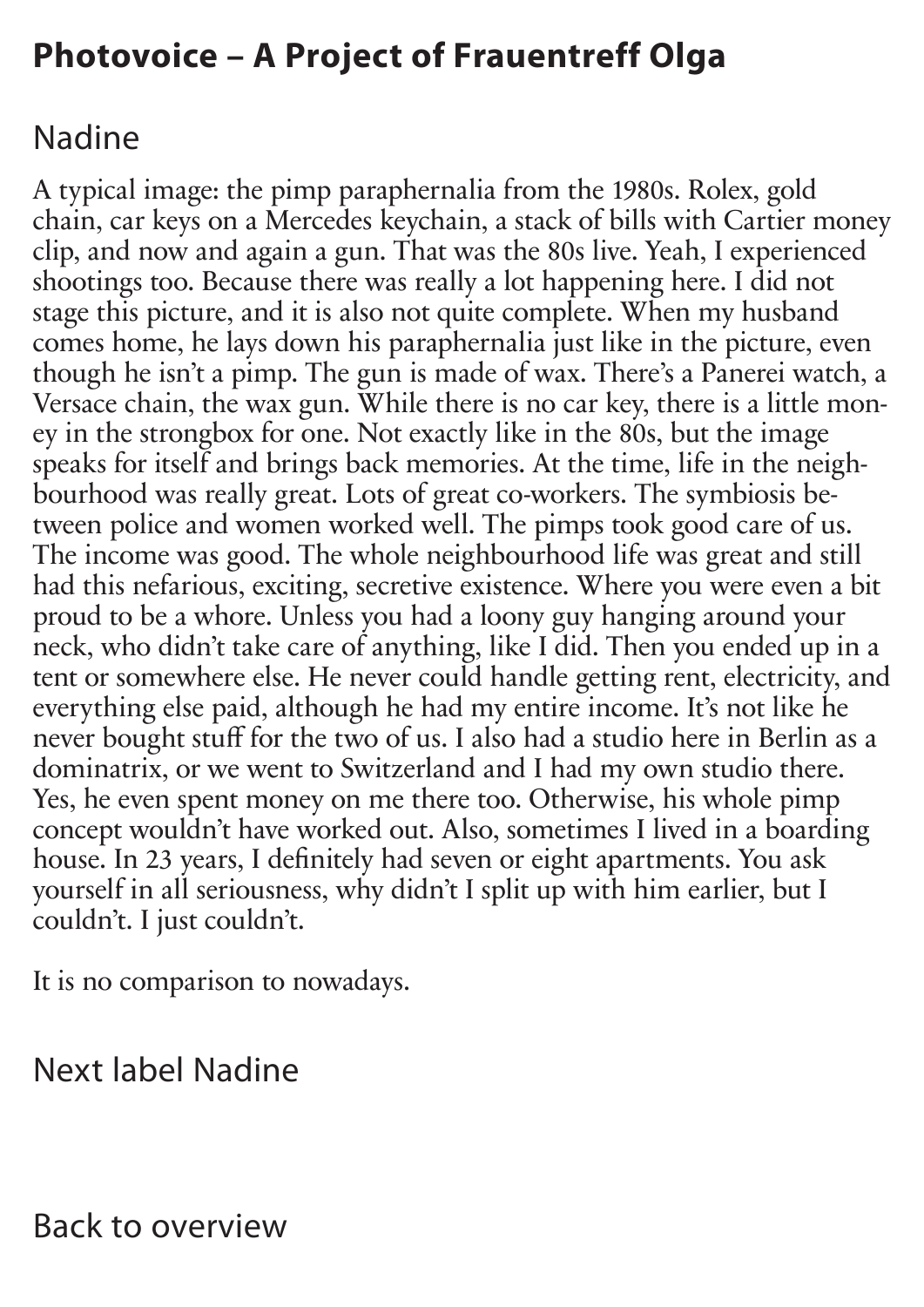### <span id="page-6-0"></span>Nadine

Nowadays I wouldn't like to be 21 again and starting to work in the neighbourhood. I would absolutely refuse to do that. For a long time now, the income has not been what it once was. The johns are also no longer what they once were. The way of working that I learned then, I could hardly use that today. Nowadays a woman has to sell almost 100% of herself so she can even earn a little bit.

The learning process from an older to a younger whore is not there anymore. Before, the old ones showed the young ones how to work. How to solicit prudently, how to make the john happy, but with a different programme than what he actually wanted. Nevertheless, he goes home with the feeling: that was the greatest night of my life.

Today, all of that doesn't exist anymore. If everybody pulled together, if everything was a tight-knit community and those who didn't hold to their commitments would have to answer for it, that would still work today. Even when you no longer earn the same amount … it would nevertheless work. So that all women earn a fair amount. And if it is only €30 a day. It's also enough money. There's enough money to go around.

I see which customers are out and about on the street. The client thinks: Why should I pay  $\epsilon$ 30–40, when I can get it for  $\epsilon$ 10? That's how the customer thinks. If he couldn't get it, he would pay more, because he wouldn't have any other option. It's a fact that women will get in the car for €10. I've heard that from women and clients. Somewhere there are limits. In the past we didn't play around with our health that way.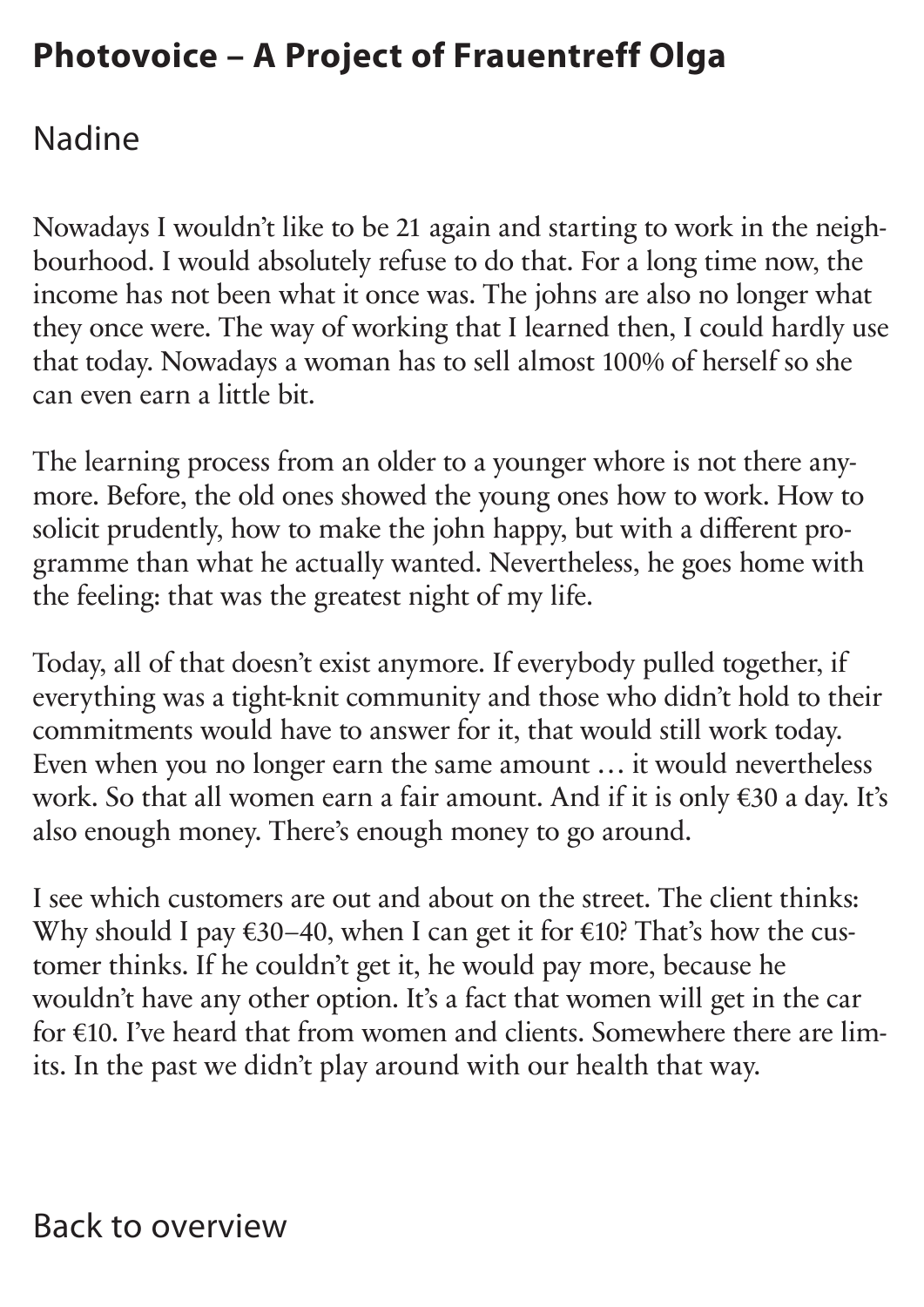#### <span id="page-7-0"></span>Piroska

I work here on the street and when I am exhausted and tired, then it is good for me to be at Olga, to shower here and rest. Then I sleep on this bed. I've already been in Germany a few years, seven or eight. I also have been sleeping at Olga sometimes during those years, but even so there is always something strange about it. I can rest here during the day so I can make it through the night, since I have to earn money then. That is why I work here. I don't have my own bed. When I do have one, it's only if I pay for it. I have never had my own apartment in Berlin and sleep at Olga, in the Internet Café, or somewhere else. When you have money, then it is not difficult. You can afford a boarding house and have everything, but as soon as the money runs out, it becomes very stressful. In Hungary I lived together with my whole family. With my mother, my children and sisters and my boyfriend.

[Next label Piroska](#page-8-0)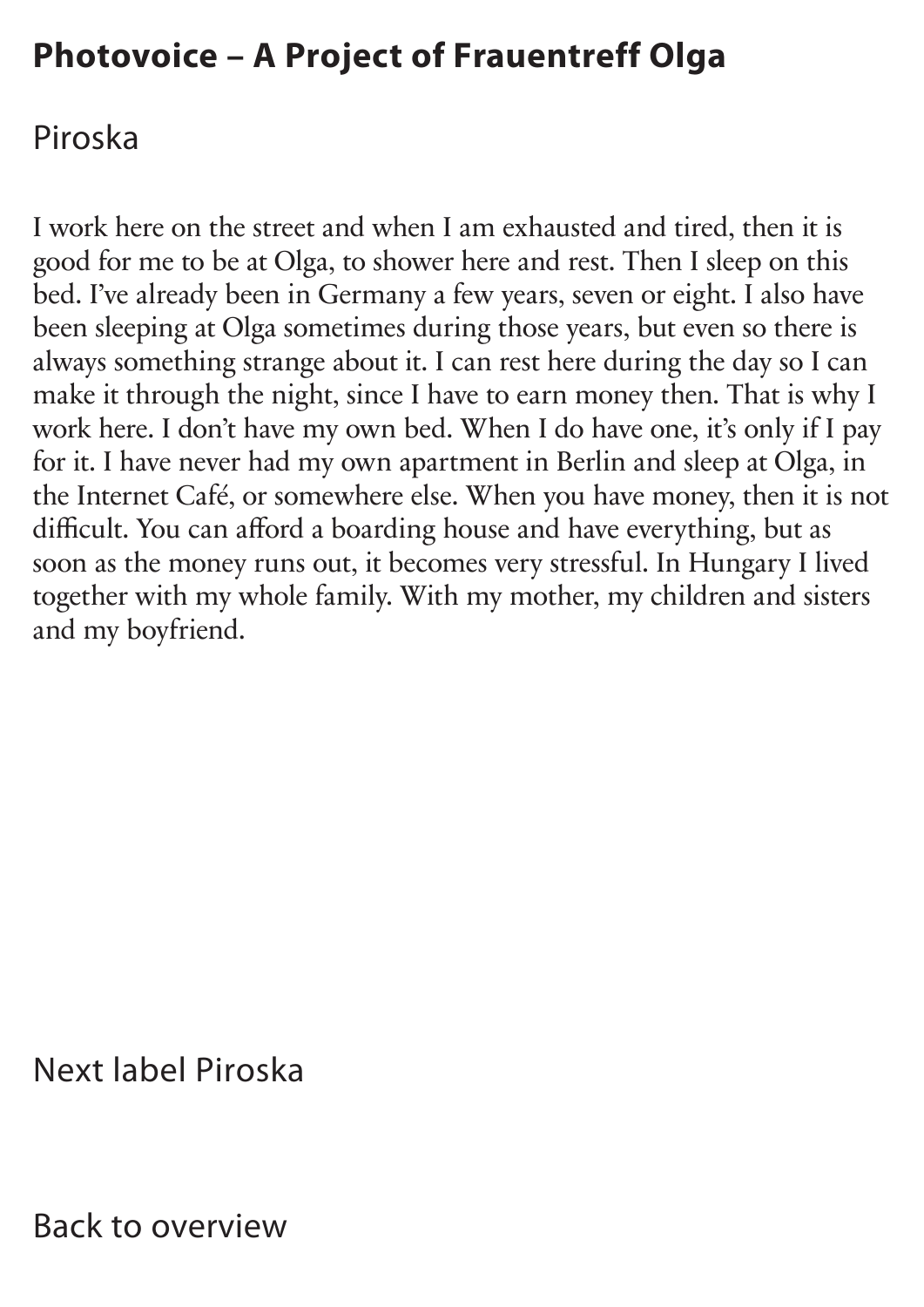### <span id="page-8-0"></span>Piroska

It would be good to be legally registered, since I would like to have an apartment and have a proper job. I would like a very nice bed and curtains. An apartment with parquet floors, although a carpet would be okay too, and a small bathroom, but with a bathtub. We often look at the display windows of the furniture stores that are here, around the corner. All the women do that. Then we imagine that it was our own furniture in our own apartments. We imagine that often together. Nobody wearing shoes would be allowed to come into my apartment and walk on my beautiful carpet. But anyway I feel out of place here and don't want my own bed in Berlin, but one in Hungary. Then I go home, to my family, to my children and we sleep together in one bed.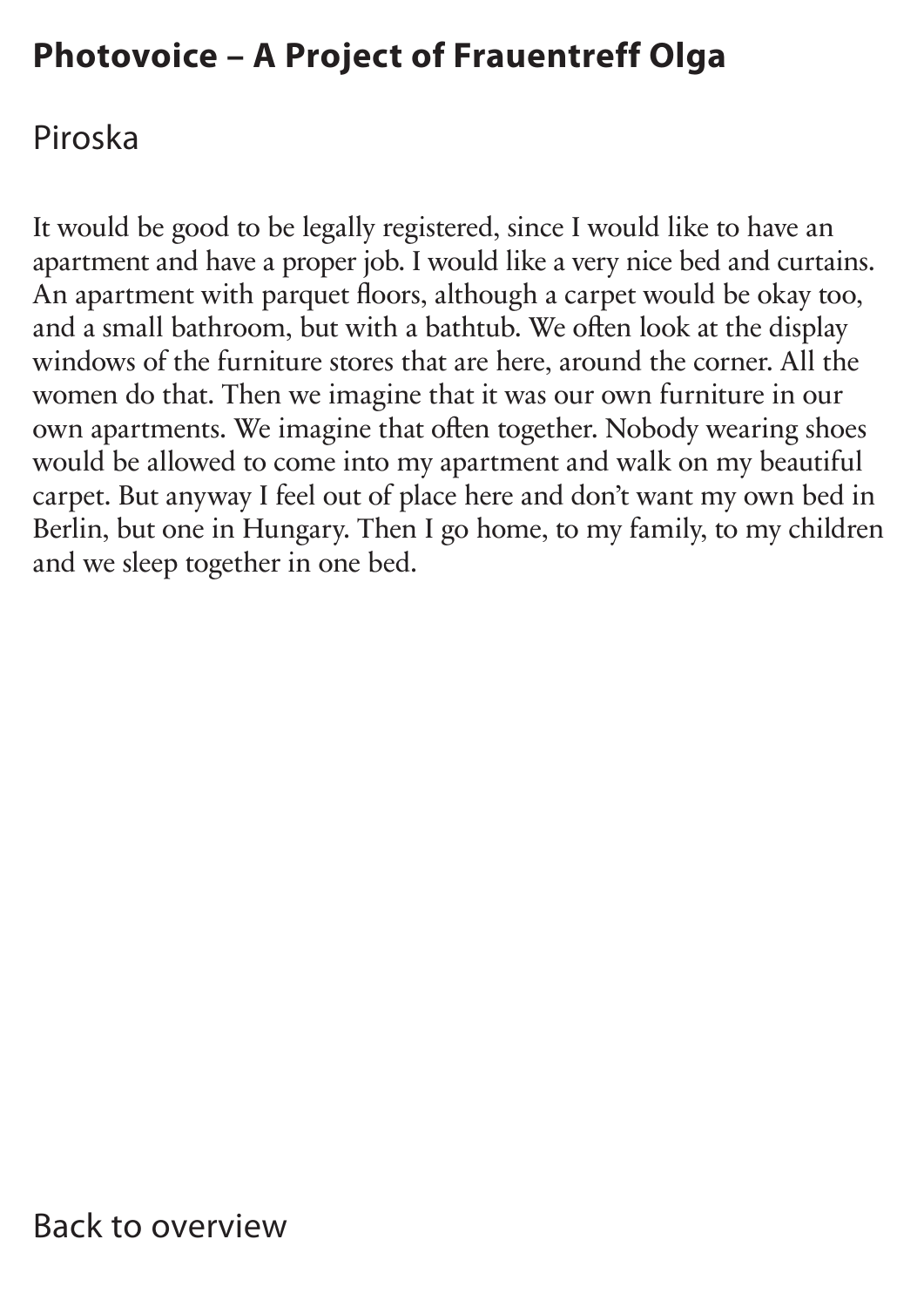#### <span id="page-9-0"></span>Laura

In the picture you see me with my boyfriend. I always look forward to seeing him when I come home. Him and my cat. Although he knows what I do, my boyfriend stands by me. We have been together now for 3 ½ years and I can talk about almost everything with him. About things that I can't talk about with my family.

My boyfriend doesn't talk a lot. When I told him that I am a streetwalker, he also didn't show any reaction at first, but he stayed with me. My mother probably knows it, with my father I am not so sure. Actually, my parents are not quite so conservative, and I have a very good relationship with both of them.

However, my parents do know that I take drugs. And although they know my boyfriend well and he doesn't take drugs, sometimes they think that he is a bad influence on me. Somehow I have the feeling that I am living a double life. I wouldn't be here if I didn't have to, but nevertheless it is a completely normal occupation. Even if it isn't so pleasant for me.

I am also like other people, I have a family, a boyfriend, a cat, and friends.

It would be nice if people would approach us without prejudices and were more open.

Because what would it be like, if that was your daughter?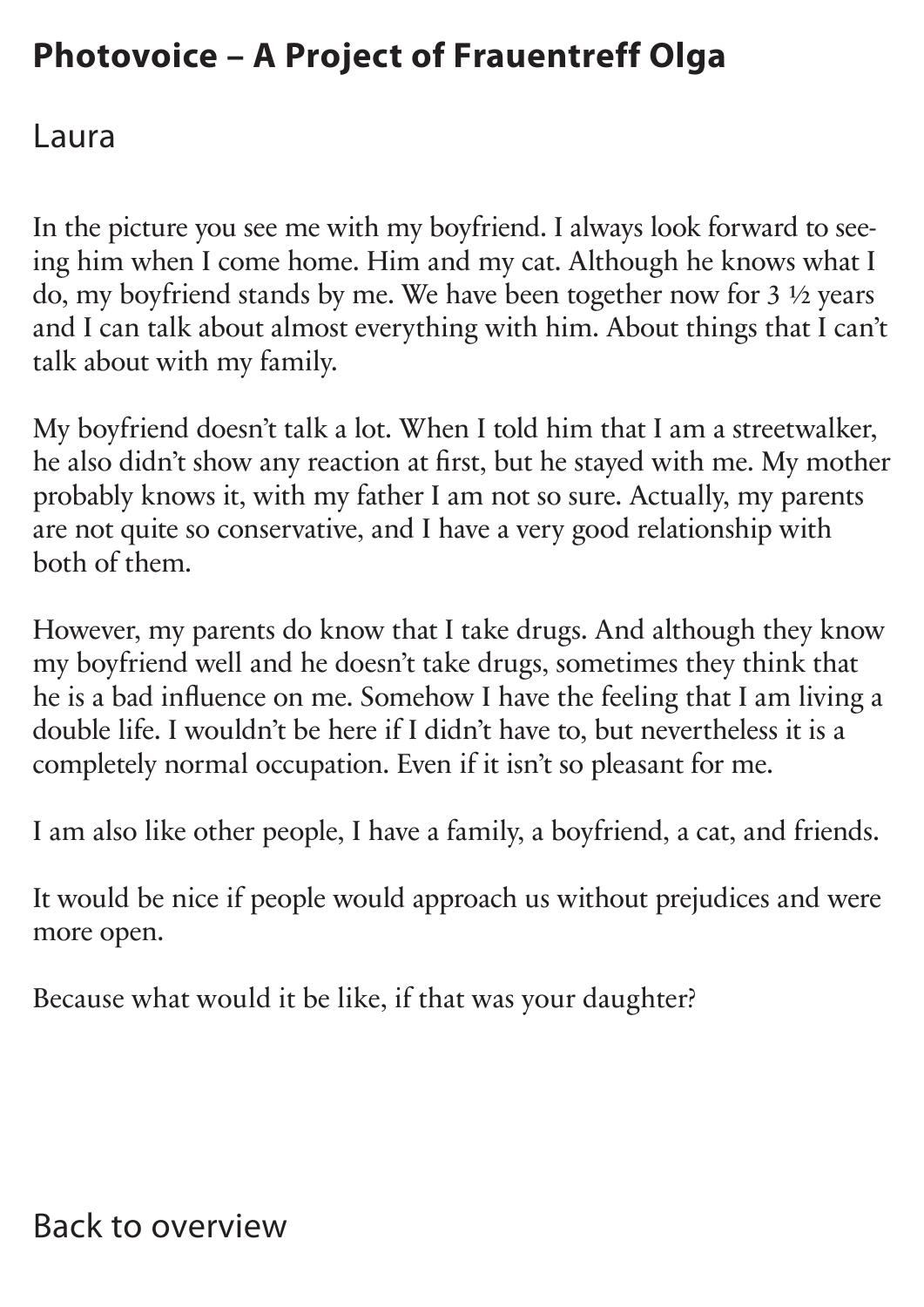<span id="page-10-0"></span>Daisy

At the age of 19 I realised for the first time – correctly – that I was in fact a woman, and then I also had sex with a man for the first time. At first I worked in Germany as a drag dancer for a year.

There I met a trans friend who suggested I street walk, because at the time you could make quite a lot of money that way. At the time I was 21, and since then I have remained working on the street.

Sometimes I hide my face from children. With very small children it is still okay, but bigger kids, especially boys, are difficult sometimes. They say stupid things to me like, "Whoa, what's that? What a sight you are!?" Children shouldn't think about me, they should play. At seven and older they understand everything. I have an eight-year-old sister. She has never seen me as a woman, with makeup and everything. While she understands me and knows that I am a pretty woman, she absolutely knows that, I wouldn't like her to see me like that now, I can't do it. She has to go to school and should be thinking about other things. I was in school through the 11t h grade, and what have I done? I landed on the streets. I would like my sister to have better prospects.

[Next label Daisy](#page-11-0)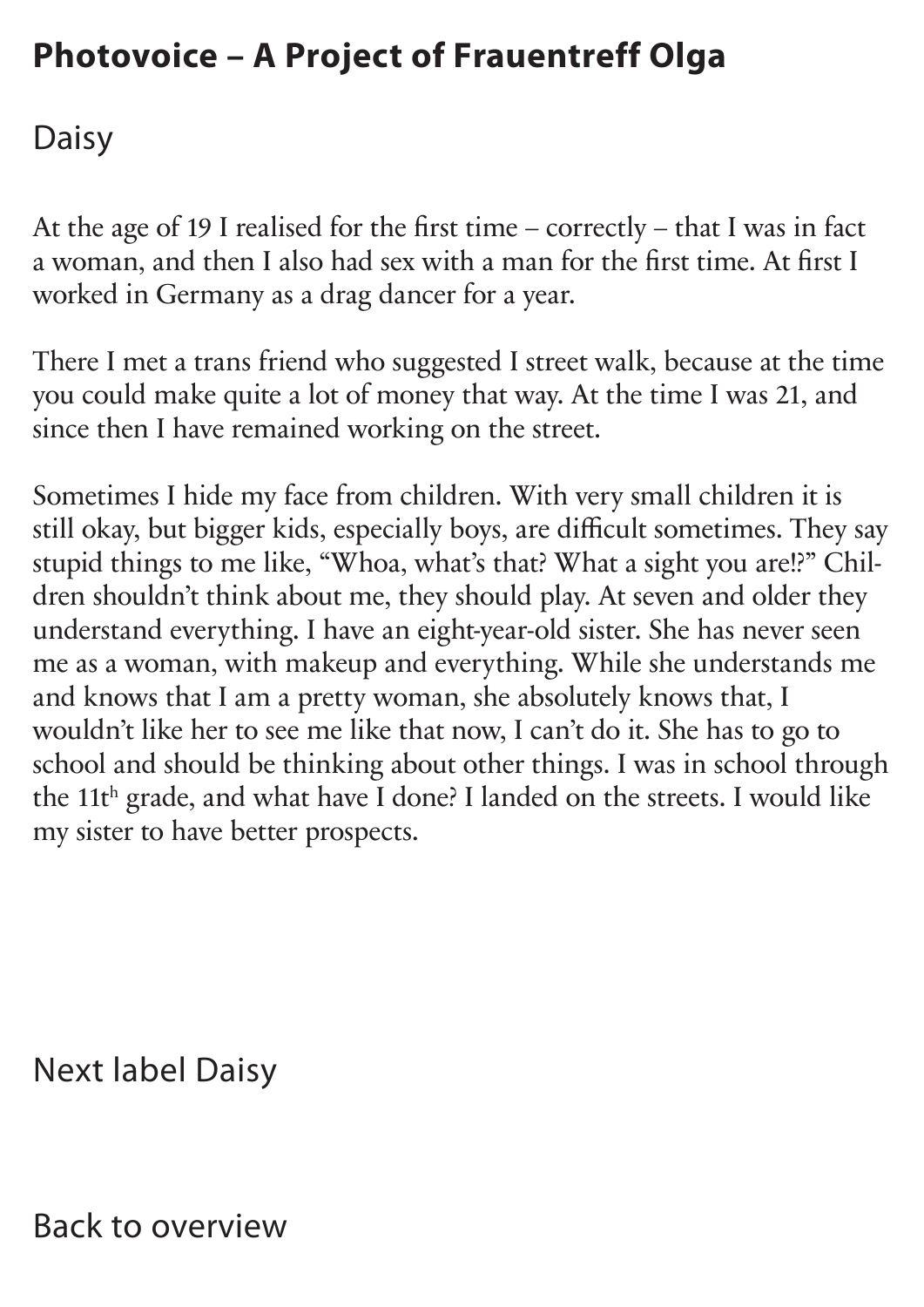#### <span id="page-11-0"></span>Daisy

In Berlin, in Germany, very different people live amongst each other. In Bulgaria it is completely different. For that reason, Germany is interesting to me.

In Bulgaria, all the minorities face a lot of discrimination and the people don't intermingle. I felt discriminated against in Bulgaria. I worked as a transvestite in a large city, and everybody was totally shocked. You can't live there as a trans woman, it is very dangerous.

Even when I was walking on the street as a boy, I felt discrimination, because I looked as if I were gay and then I was further discriminated against. I was born in Bulgaria, belong to a Turkish minority and speak Turkish.

That was not a problem, I wasn't discriminated against because of that, but because of my sexual orientation.

At 17 I came to Germany and now I am 30 and still live here. In Bulgaria I grew up with my grandmother and then followed my mother to Germany. What I like about Germany is that all people are equal and live together, no matter what sexual orientation they have.

[Next label Daisy](#page-12-0)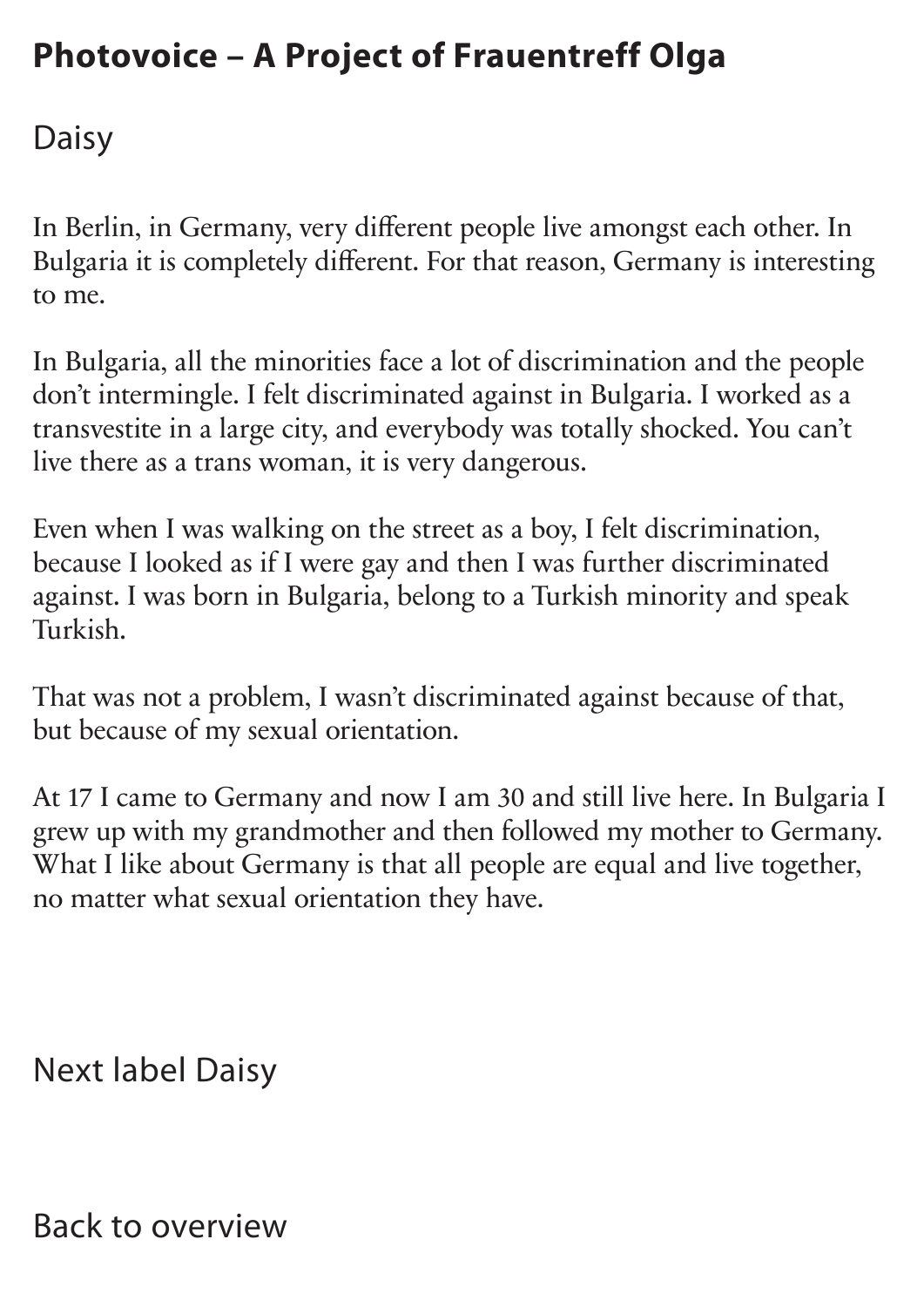<span id="page-12-0"></span>Daisy

For work, I put on makeup and everything, but only when I am wearing shoes am I really a woman. Only with really high shoes. And for me, a purse is something elegant, something intelligent. A woman without a purse wouldn't do. A purse without a woman, same thing. My purse was stolen once already. Since then, I always keep my money in my bra and it doesn't get stolen anymore. It was a customer of mine. First we had sex and then he pushed me and ripped the purse out of my hands. He was a German, not a foreigner.

In this job you have to have a strong character, a strong heart. My strength comes from me alone, I am just that way. I also have a family that is a great help to me. I am very proud of myself and that I am the way I am. Not everyone can do that.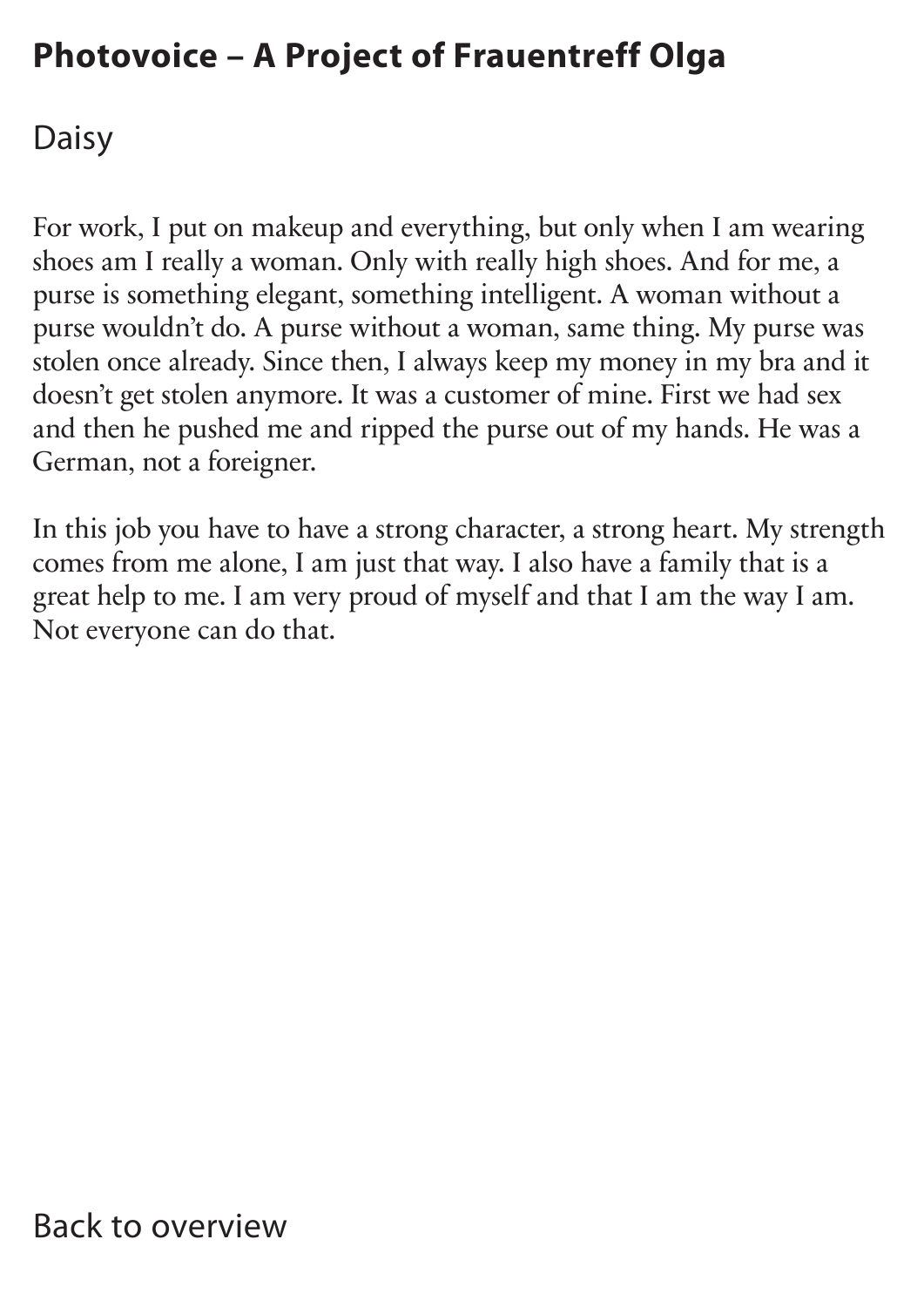#### <span id="page-13-0"></span>Sonya

What irritates me so much about this place is that there is so much garbage. It wasn't like that before. And I am also very angry about this place, because things are often stolen there. Wallets, mobile phones. Many customers are robbed there when they are drunk. There are people who hide in the darkness in the park and watch whether someone is drunk. Last year someone even sprayed me with pepper spray. I wanted to leave and a guy was standing there and sprayed me, then I ran.

I've been here since 2004. Back then there were fewer girls working here. Now there are more of us and everybody throws stuff away.

Some addicts take drugs and sleep there, and many women use it as a workplace, even though they also go to the bathroom there. Perhaps it would be cleaner if they placed two or three big dumpsters there.

[Next label Sonya](#page-14-0)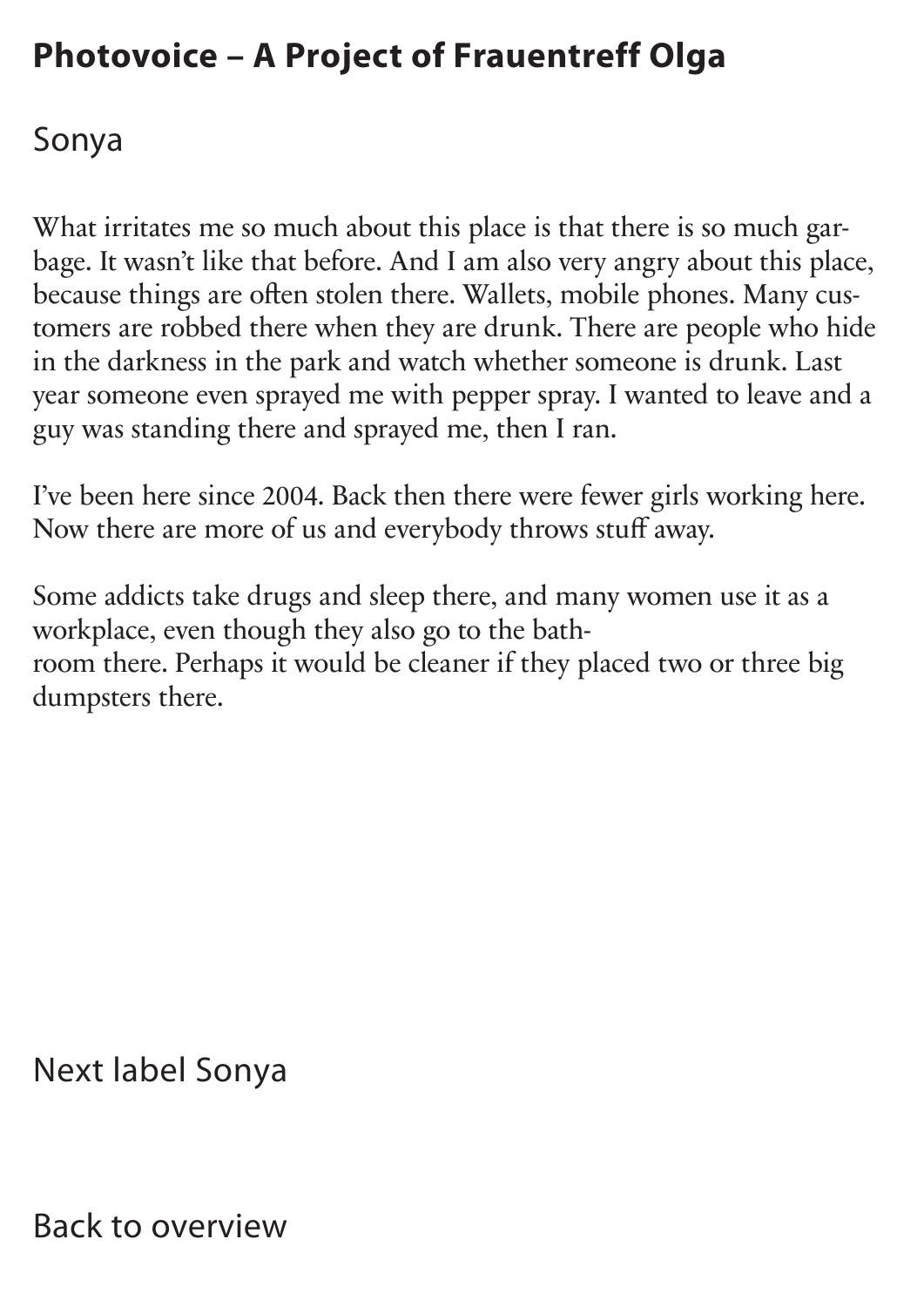#### <span id="page-14-0"></span>Sonya

I play this game very often with another woman at Olga. That is my method of recuperating. I play well and win often, but I don't do it to win. My friend only knows how to play this game, so we always play it. In Bulgaria I didn't have time to play. Then, I worked during the day and when I was done I visited my folks. But I haven't been in Bulgaria for six years. I miss my friends, the family, and my house there. I don't have any of that here. I am here for money and to support my family. When I am on the street, I am always tense. Especially lately, when there is very little work. When I again have no place to sleep or no money for a hotel, I come to Olga and sleep during opening hours. When I sleep here I feel much calmer. Usually I sleep with a friend together in a bed.

More beds would be good, since many women here are homeless and sleep in the internet café. The owner is used to that and doesn't make a fuss. There is a huge difference between Bulgaria and here. Here you can just work, in Bulgaria you're not allowed to stand on the street like that, then the police come and get on your case. Most of the time, the women stand on the freeway. They have to leave the city. At the beginning it was very difficult for me to get used to the situation in Berlin. Everybody can see us here, even children. That feels strange, but a person gets used to anything with time. I came to Berlin alone, but I knew a few women from before, and they then explained everything to me. They said that I do not need to be ashamed, because the people are used to seeing prostitutes here.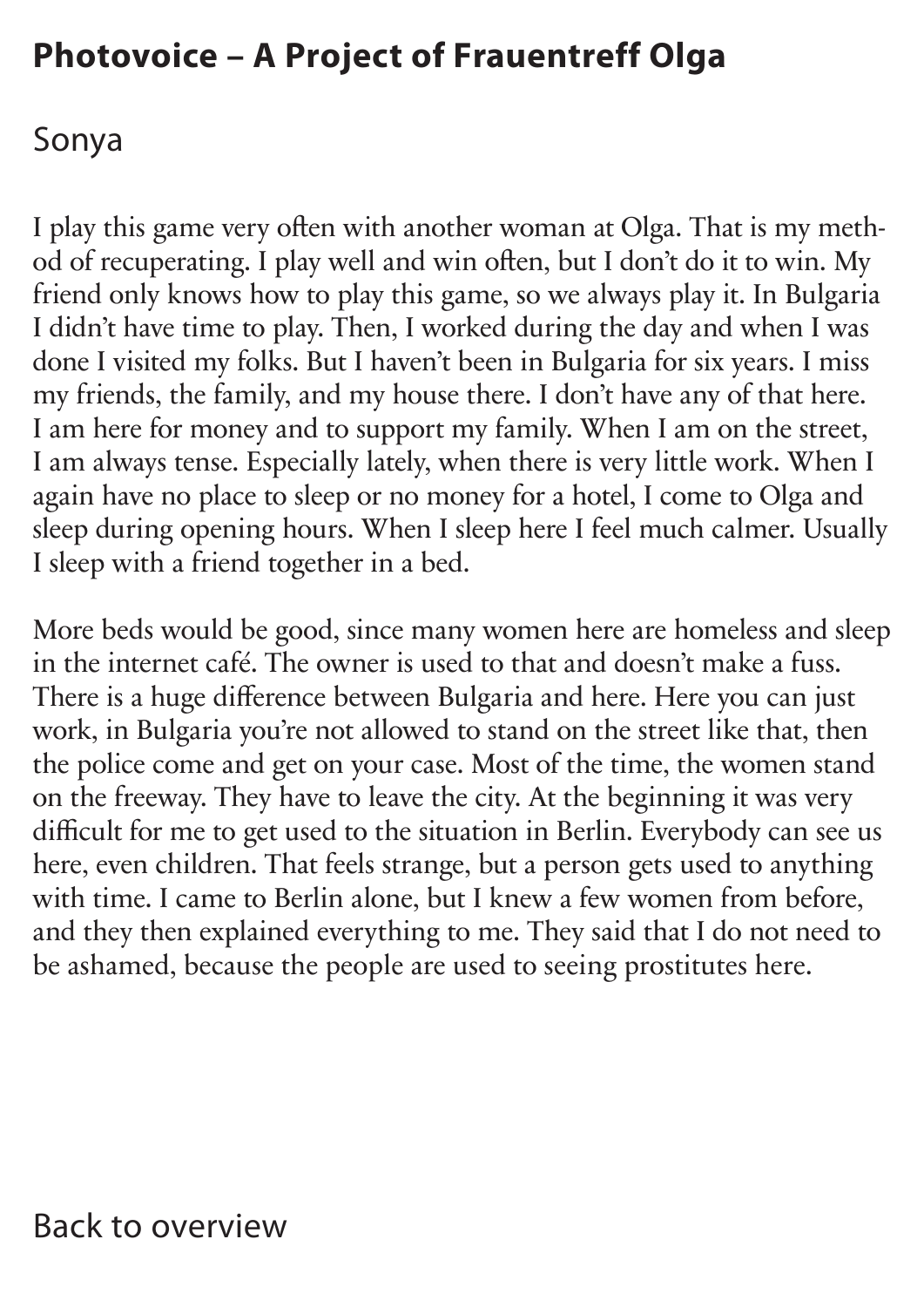### <span id="page-15-0"></span>Natascha

At that time, when I was lying in the hospital with a blood clot, it would have been easy for the judicial system to throw me in jail because I had realised that I had an appointment for a court session. Then this wonderful social worker came to me in the hospital and persuaded me to perhaps, finally, get back on opioid substitution therapy. She had arranged everything so that I wouldn't leave the hospital and right away walk the streets and fall into the same old rut. I already knew her from before from another drug counselling centre and then when she started working at Olga, at first I was torn as to which was more important to me: to be looked after by her, or to avoid the street walking scene and thus my old acquaintances. Finally, in retrospect, I am glad that I set my priorities that way.

Through the substitution therapy and her motivation in the psycho-social treatment (PsB) I was able to take part in a theatre project in which I had to keep regular appointments.

Then when she died, her death would have given me thousands of reasons for relapse, resignation, etc., but somehow, maybe also thanks to my new PsB, I was offered the opportunity to work on myself and the loss and not to come crashing down. Maybe it was luck, maybe it was meant to be. This allowed me to make use of the advances I had made up to that point and go through a training programme. Meanwhile, I am in the middle of an apprenticeship and in about a year I will have a professional qualification in the bag after all.

Certainly that has been a huge amount of work up to now, but at the end of the day she laid the foundation for me changing my thinking and sometimes I think for that reason I have to finish it on my own, to be able to show her, and in this way thank her.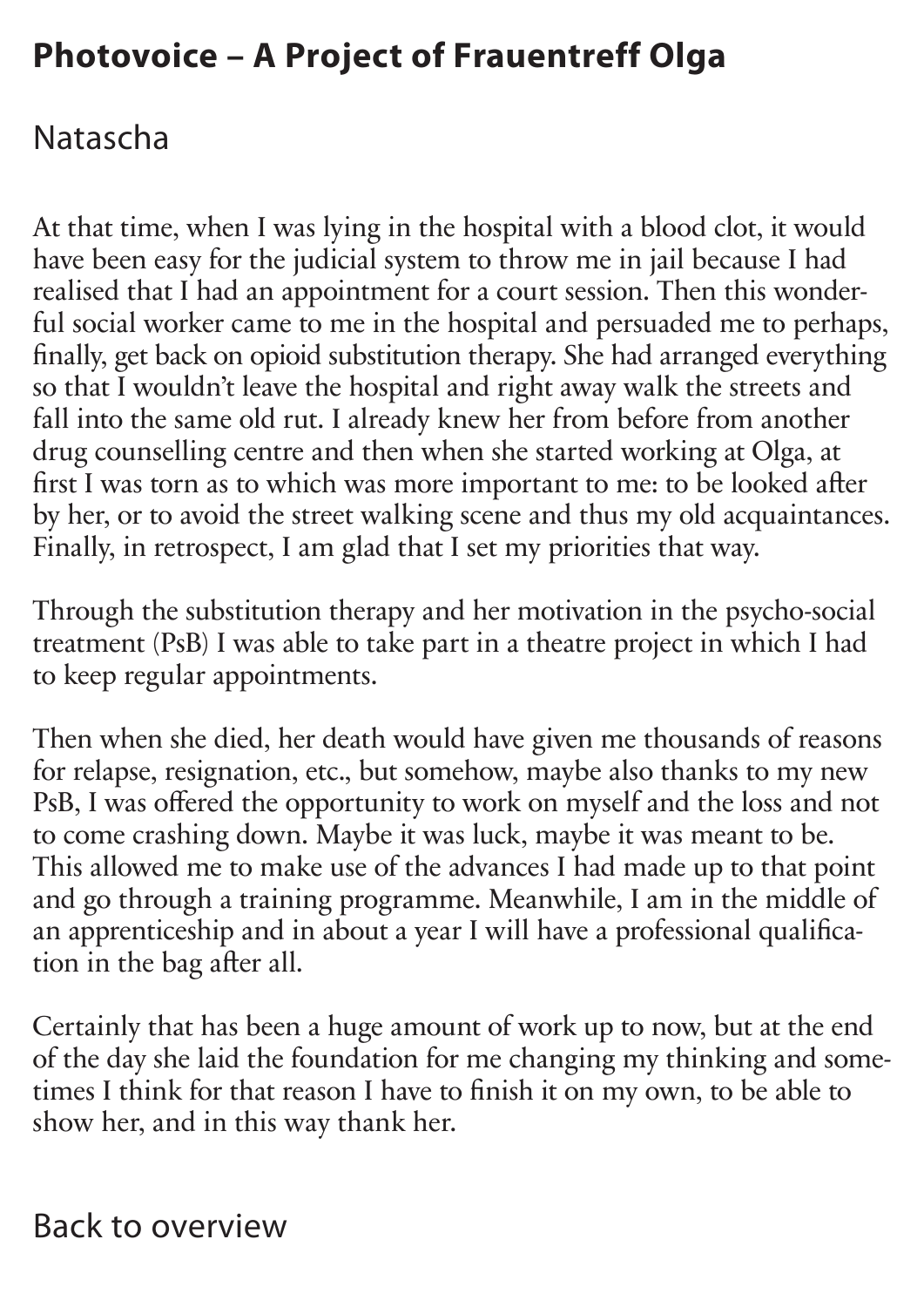### <span id="page-16-0"></span>Tanja

I need my headphones and my fists at work. I can't listen to the blathering of the other women anymore: "I need drugs, do you have a euro? I haven't earned anything." And I used my fists, above all at the beginning, because of the other women. Because they always provoked me and thought the whole street was theirs. Some women can't change their spot, they have to go where their pimps put them.

Meanwhile, I can choose where I work and stand on the best corner, there my customers can see me, no matter where I walk.

I like to listen to Russian rap, Rammstein, and Mozart the most. I'm actually a romantic type, but here I listen to Rammstein to psyche myself up, and I can dance well to Russian rap. I love music and I love to dance. I actually wanted to be a dancer, but when I asked my mother if I could take dancing lessons, she said: "I won't pay for shit like that." She needed new clothes and didn't pay for my lessons …

[Next label](#page-17-0) Tanja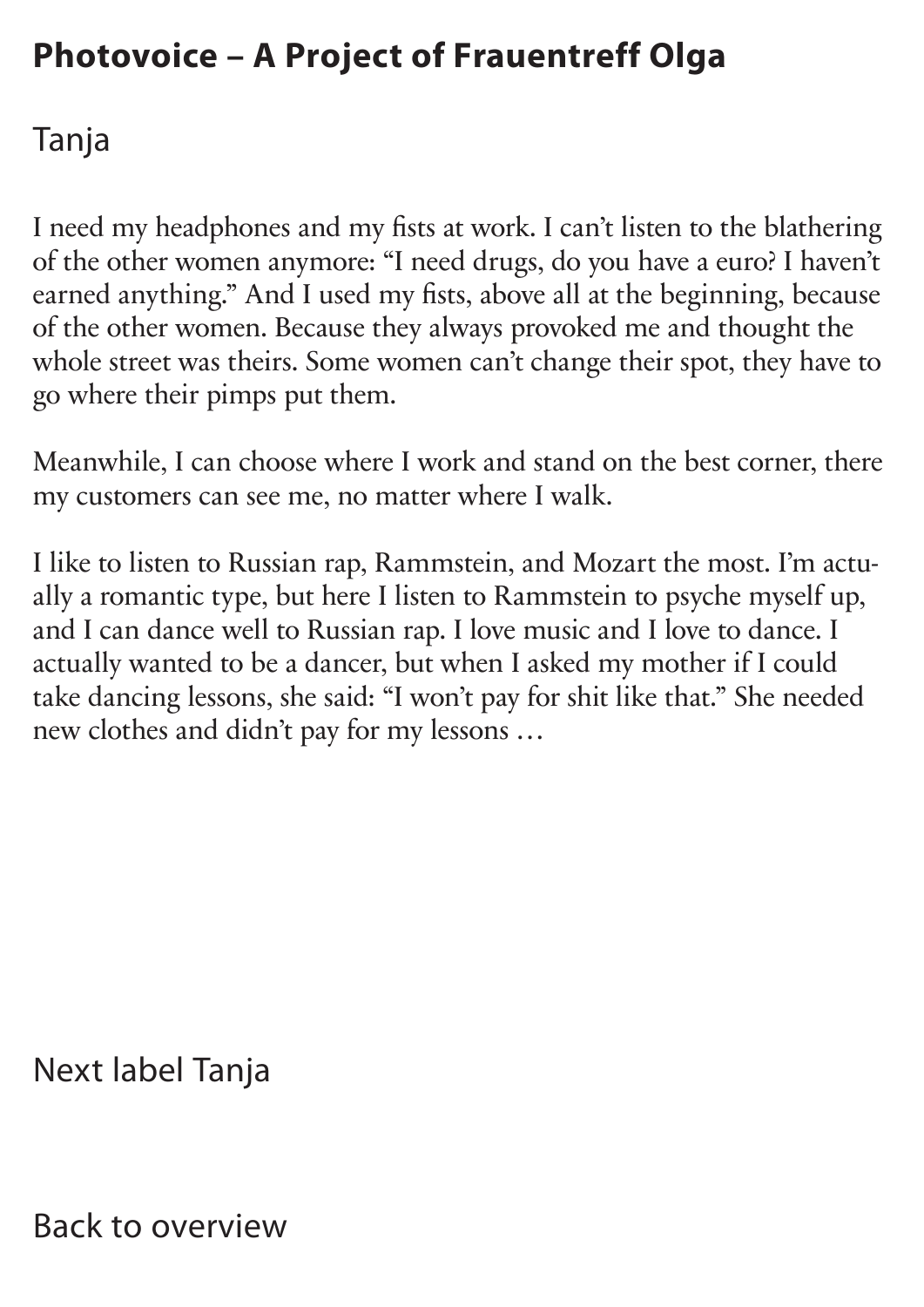#### <span id="page-17-0"></span>Tanja

Underneath this ring is a tattoo. It represents love for a man. In five minutes he manages to totally tick me off and make me aggressive and only needs one minute to calm me down again. After I got the tattoo I said to him, "As long as the tattoo is there, I will love you." He works in a kebab shop and that is also where we met. I went there every other day and ate kebab. We didn't get together then, he thought I wasn't his type and also it wasn't the right time anyway, but despite that we were friends. When I saw him the last time, something had changed. We chatted and I said that I found it a shame that I don't speak any language really well. Then he said: "But you sure are very good at French" [German slang for blowjob – *Ed*.]. It took a moment until I understood what he meant. He also wanted to caress me and cuddle with me, but I didn't want to. In January I was raped here. That, the work here, and waiting for him have left me cold and empty.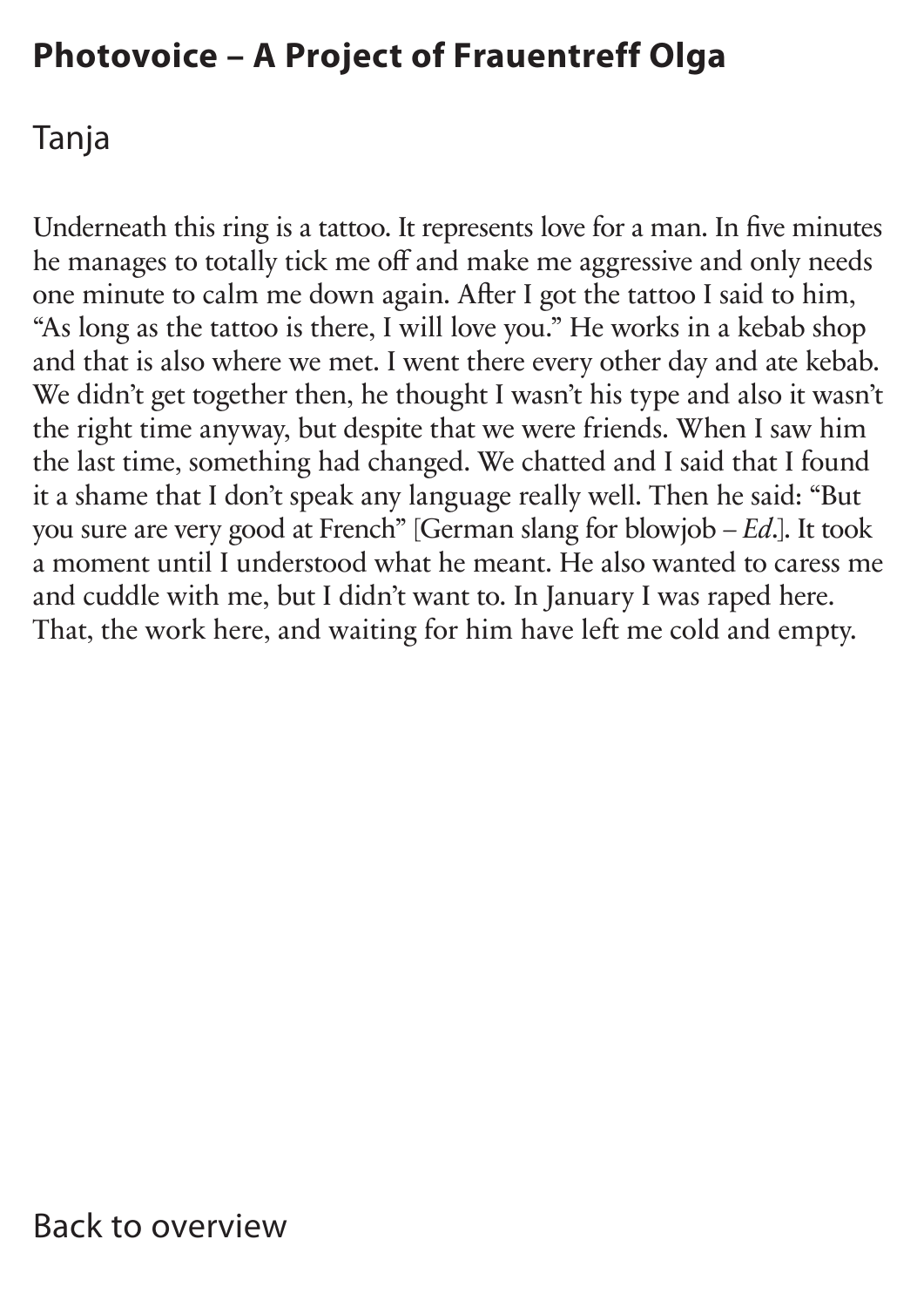#### <span id="page-18-0"></span>Stella

Every morning when I get up I pray to God. I pray that I will earn enough money to be able to send some to my family back home. I pray that I won't be beaten or raped, that I will get customers who want to wear a condom, and that I find the strength to get up again the next morning.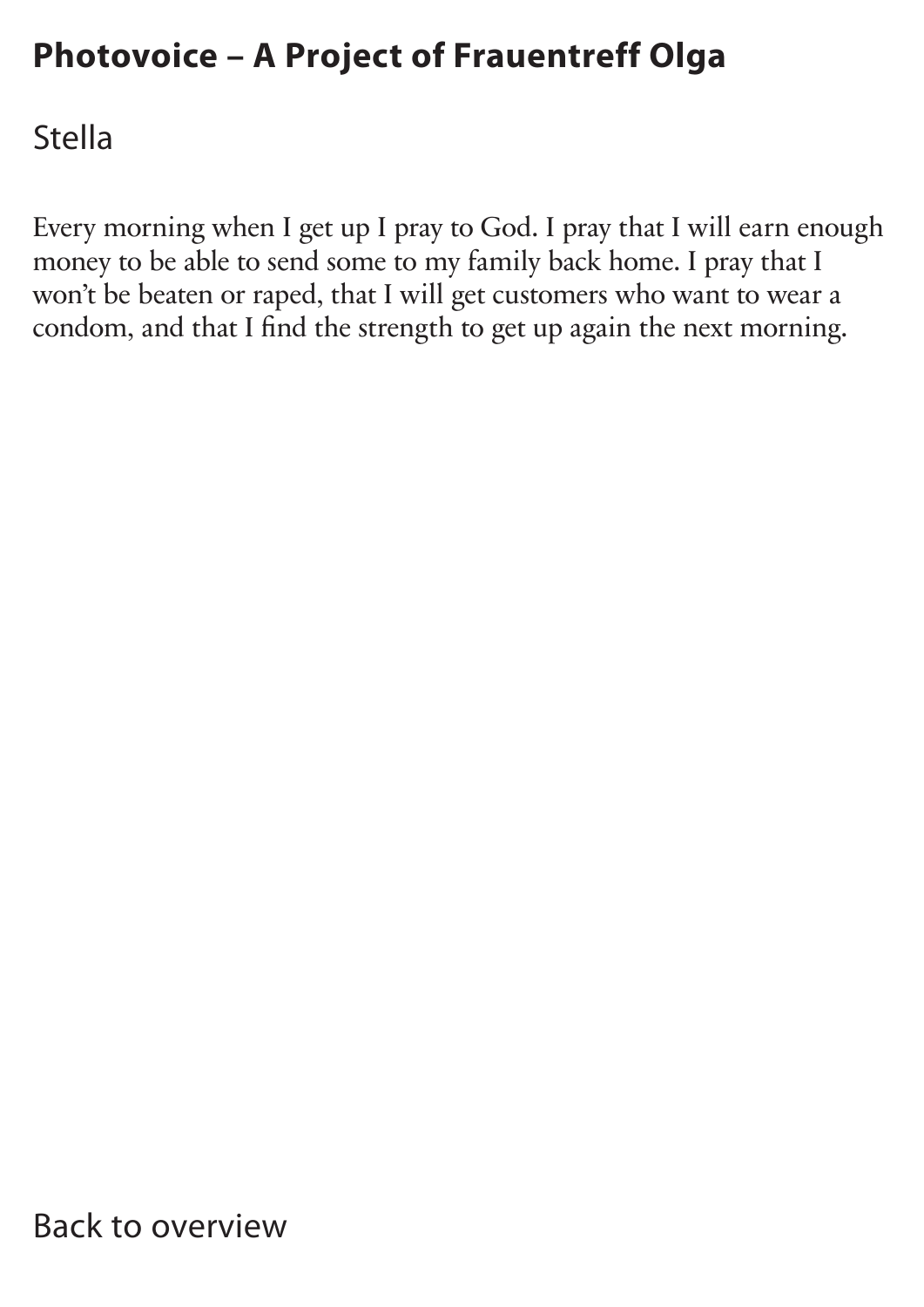### <span id="page-19-0"></span>Daniela

What started it all was that I got married very early, at 17. Then at 18 my first child, at 19 my second. I was bad with money, and my husband started gambling. He gambled away the money he earned. Then we had a lot of debts and two small children. I worked in a pizzeria across the street. Next door was a brothel, and the women came by once in a while to get something to eat. In talking with them I learned how much money you can make through prostitution. I said to my boss – as total bullshit – "I think I should become a prostitute too." Then she said, "I do that as well, just come along with me." When we got out of the taxi, it almost took my breath away, because it was the street where I had spent my childhood until I was 10 years old. Then we stood in front of the store where I would prostitute myself in the future, and I realised, that was the store where, as a small child, I had my bicycle repaired. My entire childhood flashed before my eyes, like a film. And I believe that in that moment, something happened within me. The first brick was laid for the wall that I have built around me, and my double life started. My entire extended family knew nothing about it. I always said that I was working as a waitress. I was 19 then. The debts were quickly paid off, since in those days you could sometimes earn 2000 marks in an evening. Then 1 ½ years later, it was May 15, when I came home, the apartment was empty. My children, my husband, all the furniture, just gone. The apartment swept clean. Of course, my world came crashing down around me, but because I always had problems trusting people, in that moment I didn't seek help.

And the second part of my double life began …

[Next label Daniela](#page-20-0)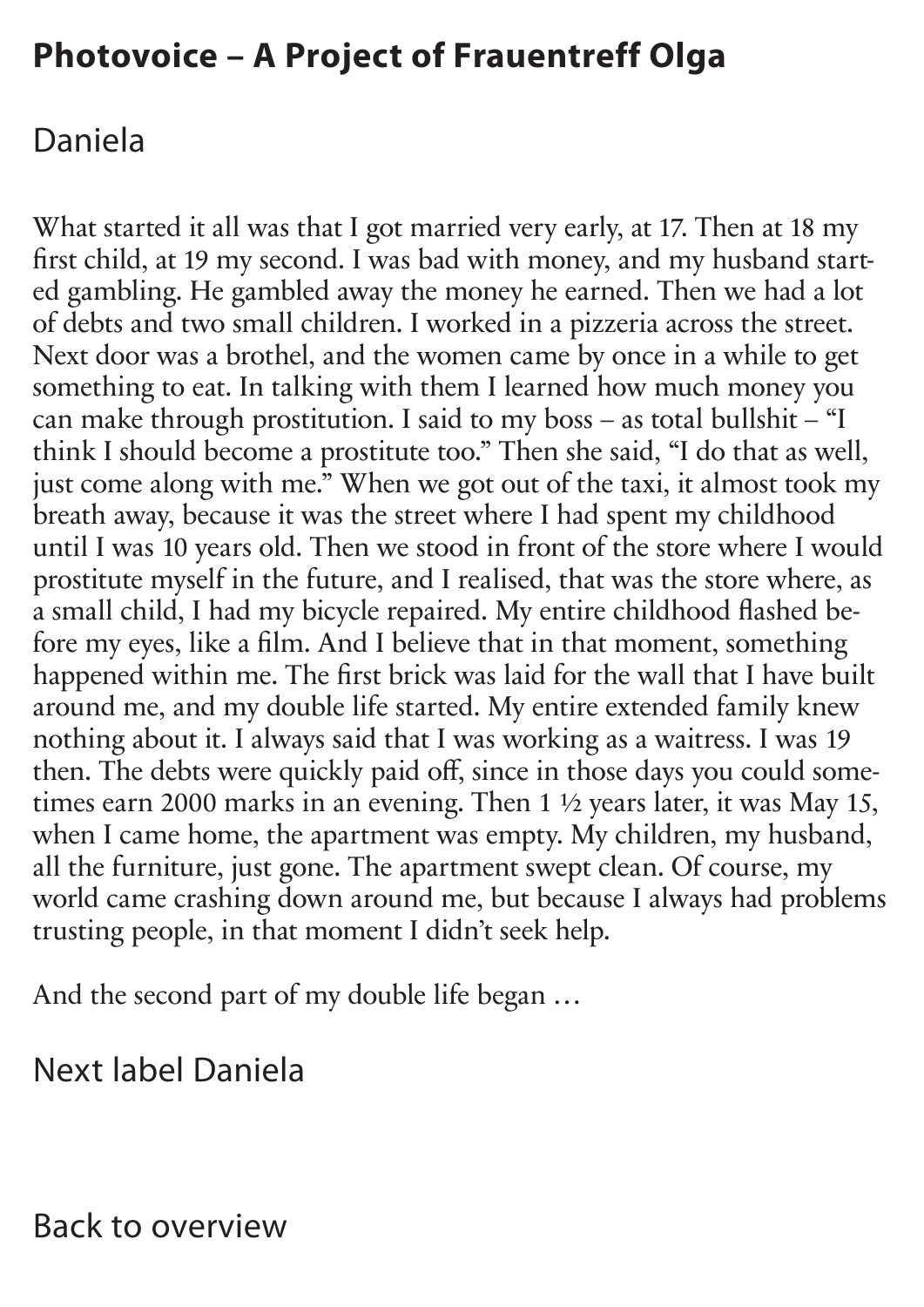### <span id="page-20-0"></span>Daniela

… then I had a relationship with a man, who knew that I worked as a prostitute. My co-workers had taken speed so they could work and drink more. I wanted to try it once and really liked it, until my boyfriend found out about it, then I got beaten yet again. Despite that, I couldn't keep my hands off speed, even though I was afraid. Then my girlfriend gave me heroin to take care of my dilated pupils. Then I repressed things again, because I actually knew all the things that heroin would cause, but I took it anyway. Not long afterwards I was addicted, had to hide my addiction and live a double life again. Even later, when I only dealt with normal, middle-class people. They did me a world of good, but I couldn't give up prostitution because I was addicted to drugs. Then I continued to tell the old story that I worked cleaning homes. I had to hide my clothes. I went to work in sneakers and then changed clothes. In any case, my addiction was a full-time job.

That made me very lonely, I had built a framework of lies around myself that I also could no longer escape from. Because anyone who lies needs to have a good memory, and unfortunately I don't have one. I learned to act normal with my social environment, with problems, and with myself. For me, the mask represents a double life. To hide the truth, to cut yourself off. I have been leading my double life for almost 30 years. That really breaks you down. There was nobody who knew anything. Neither about the addiction nor the prostitution. While my boyfriend sat on the couch in the living room, I was in the bathroom shooting up heroin. In retrospect, I sometimes think that my friends in fact knew it, but didn't want to know it. Also, I had already had no contact with my parents and my children for years.

#### [Next label Daniela](#page-21-0)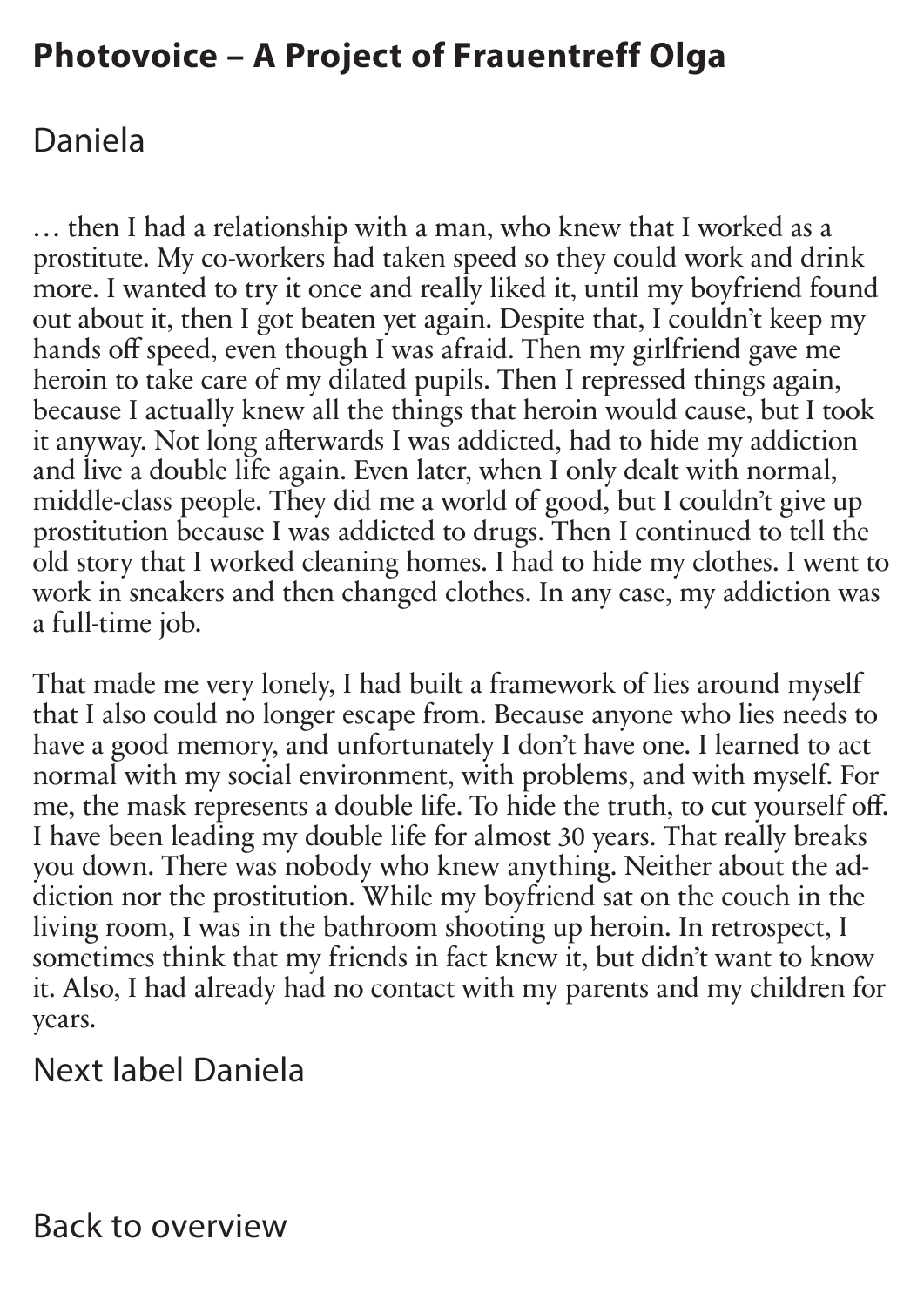### <span id="page-21-0"></span>Daniela

I had always been afraid of prison, until in 2011 I actually sat in jail for a few months for fare-dodging. During this period I managed to get clean and felt very good. Because in the correctional facility, I didn't need to lie or hide anything. But when I got out again, I realised that the same daily grind was starting all over again. I relapsed and started hooking again and was once again caught in a vicious circle. And then I somehow understood that I had locked myself up in a prison for 30 years because of my addiction.

It took me a few tries before I was able to really change my life. Then I sought professional help because I knew that I would not be able to do it on my own. I went to Olga and said: "I need help, I can't go on any longer."

Today, for the first time after almost 30 years of addiction, I am on opioid replacement therapy and have psychosocial counselling. I ended my double life, moved out, broke up with my boyfriend. With help and patience, I have slowly torn down the prison walls surrounding me. Now I have more time for myself and nice things. I am even in contact with one of my sons again. I feel liberated, I am no longer confined and no longer have to lie to myself and others. For other people, who like me get into difficult situations in their lives, I wish that they will not be scared, but that they will promptly get help for themselves and succeed in breaking out of their prisons.!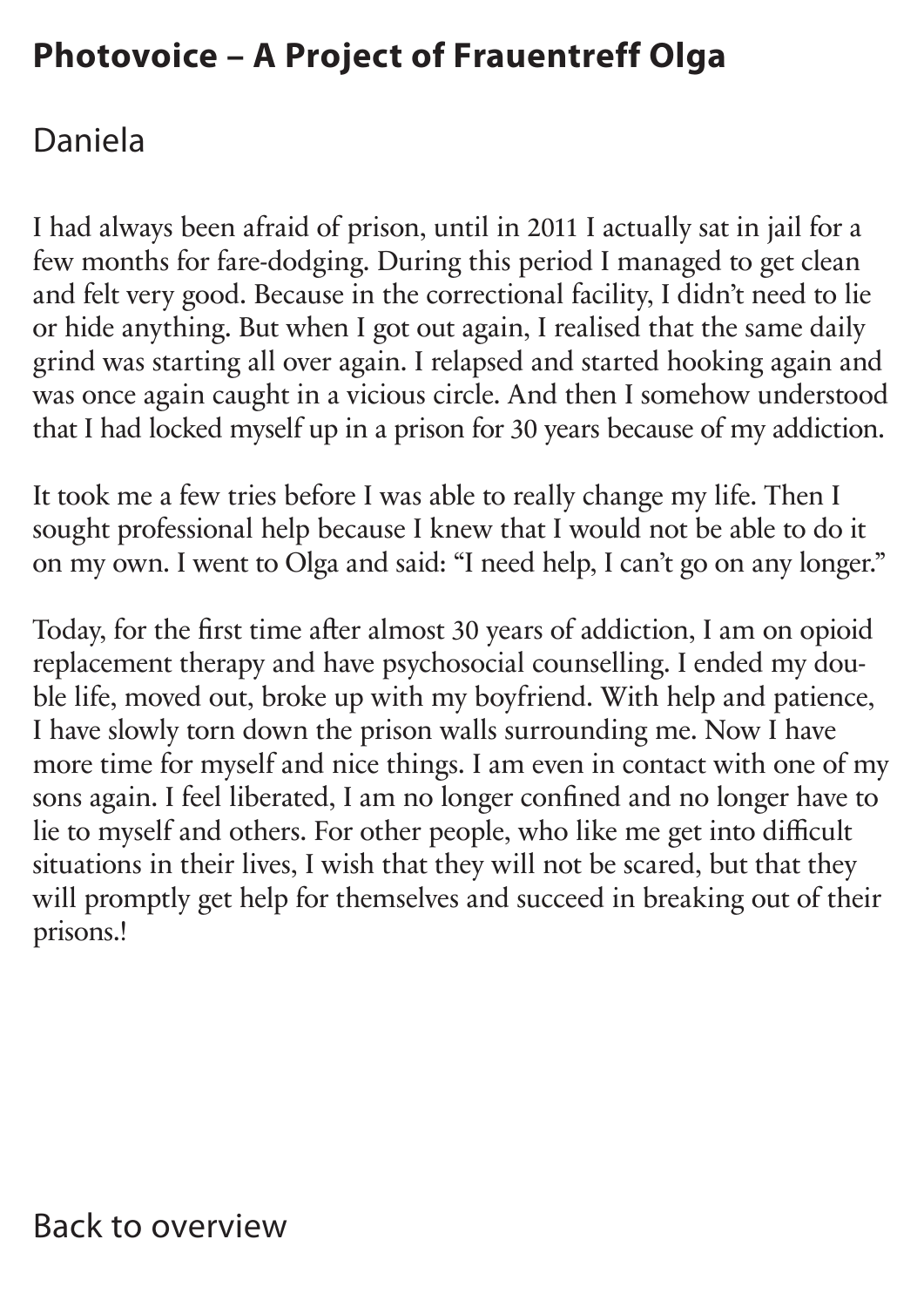### <span id="page-22-0"></span>Dzsenifer

I spend a lot of time at the job centre and the tax office and have many problems here. When I registered for the first time, I had to fill out a lot of paperwork. It was very stressful. I had to do a lot of running back and forth and a lot of waiting. Go back two or three times. In the meantime I am receiving benefits from the job centre, everything has improved.

I am no longer dependent on so many people and don't have to stand on the street any more. Before I had to ask my boyfriend when I wanted something. The job centre took its own sweet time with a lot of paperwork. It took more than two years until I got my claim through.

They always wanted documents that I could not get, like for example a residence permit, which as a citizen of the EU I absolutely no longer need. And yet the clerk insisted that I bring her this document.

I always had to deal with new clerks. Always those who were free at the time, and I had to tell my story again and once again bring along the documents and copy them.

There came a point at which I wanted to give up. I wanted to go back to Hungary, because my baby was due and for two years I wasn't able to get the money. During this time I was also working here in Germany. On the street, in laundries and hotels. The people in the job centre and the tax office wanted to know everything and really didn't want to help – and still don't. Until I said that I was going to see a lawyer. My boyfriend mentioned the lawyer and suddenly everything worked out. Now I am taking a German course, so that I can communicate better and can work here.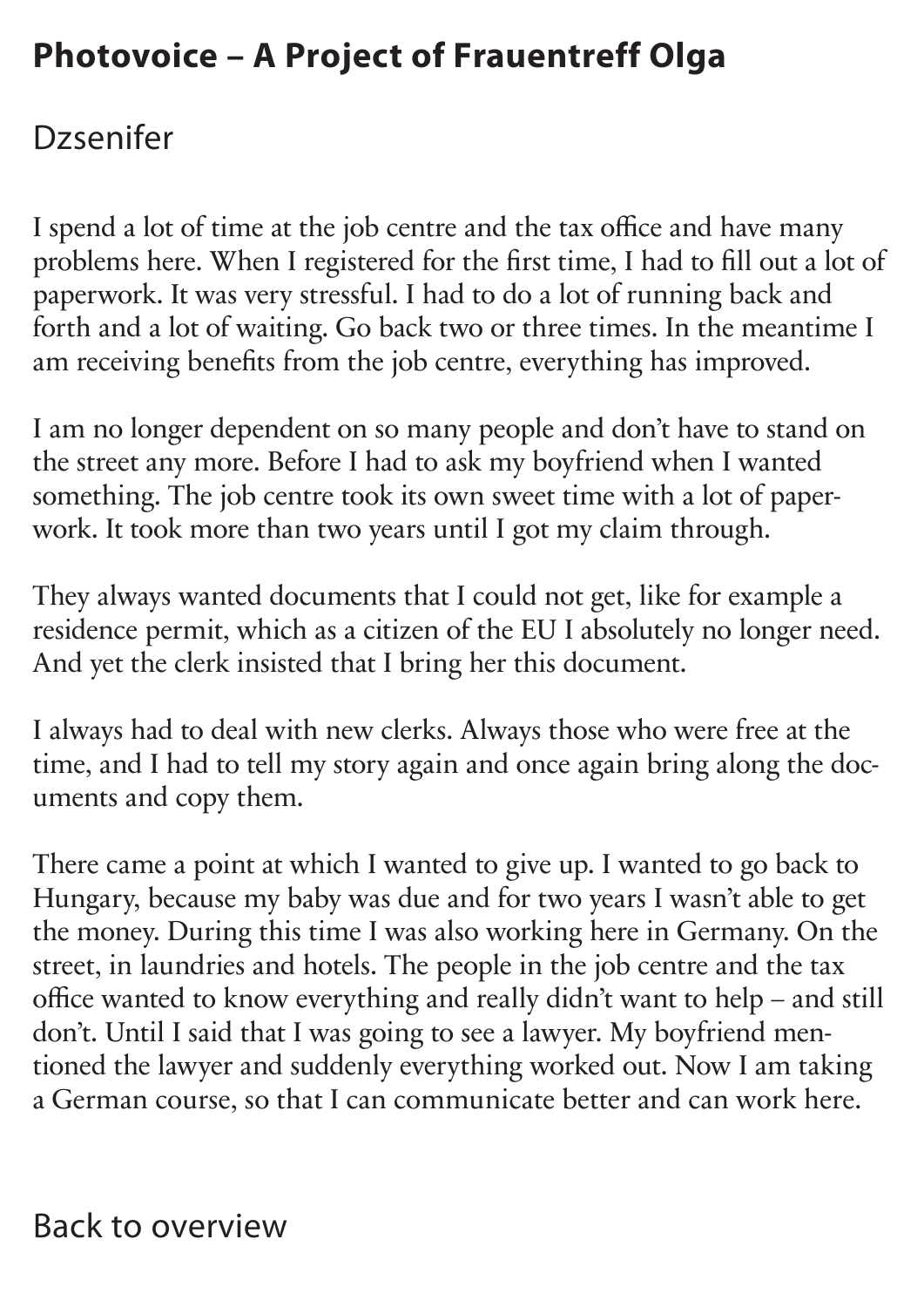#### <span id="page-23-0"></span>Eva

The street Kurfürstenstraße. Like other women, I stand here and try my "luck", but the easy money that you can earn here comes slower and slower. Especially on Fridays. One day of the week when you are either *totally* lucky or *totally* out of luck. Almost nothing in between. It is midday and it looks like a complete Friday washout. Even when I am lucky, it doesn't make much difference. Almost none of the cars that drive by stop, and those that do come want pleasure without protection. But the main thing is that the car is carpeted with family photos. Yay for the love of his own wife. And yay that I am so rarely here. Behind my butt I sense a movement. I hear a voice say, "Whaddaya say?" I turn around. A man with a dog and a young girl, at first glance rather pleasant. I am a bit shocked. "Whaddaya say?" my friends ask again. "Is that … is that your daughter?" I ask and am completely perplexed. "Yes", he answers quietly. "Then take your child and keep moving." In my mind's eye I see my own boys. The notion that they know that I have something to do with this street is not particularly pleasant. A few minutes later comes some- one who always walks around and waits until he is solicited. Today he is out of luck. Welcome to the club. "I have ten minutes, we could have a quickie here," says Casanova to me. "We can't," I answer. "Why not?" "Because I won't go into a dumping ground like that." "You won't?" "No!" I go a few metres away from Mr. Swine. The other women often use the dumping ground in the middle of the city centre. Especially the Bulgarians, Hungarians, and most of the drug-addicted women.

[Next label Eva](#page-24-0)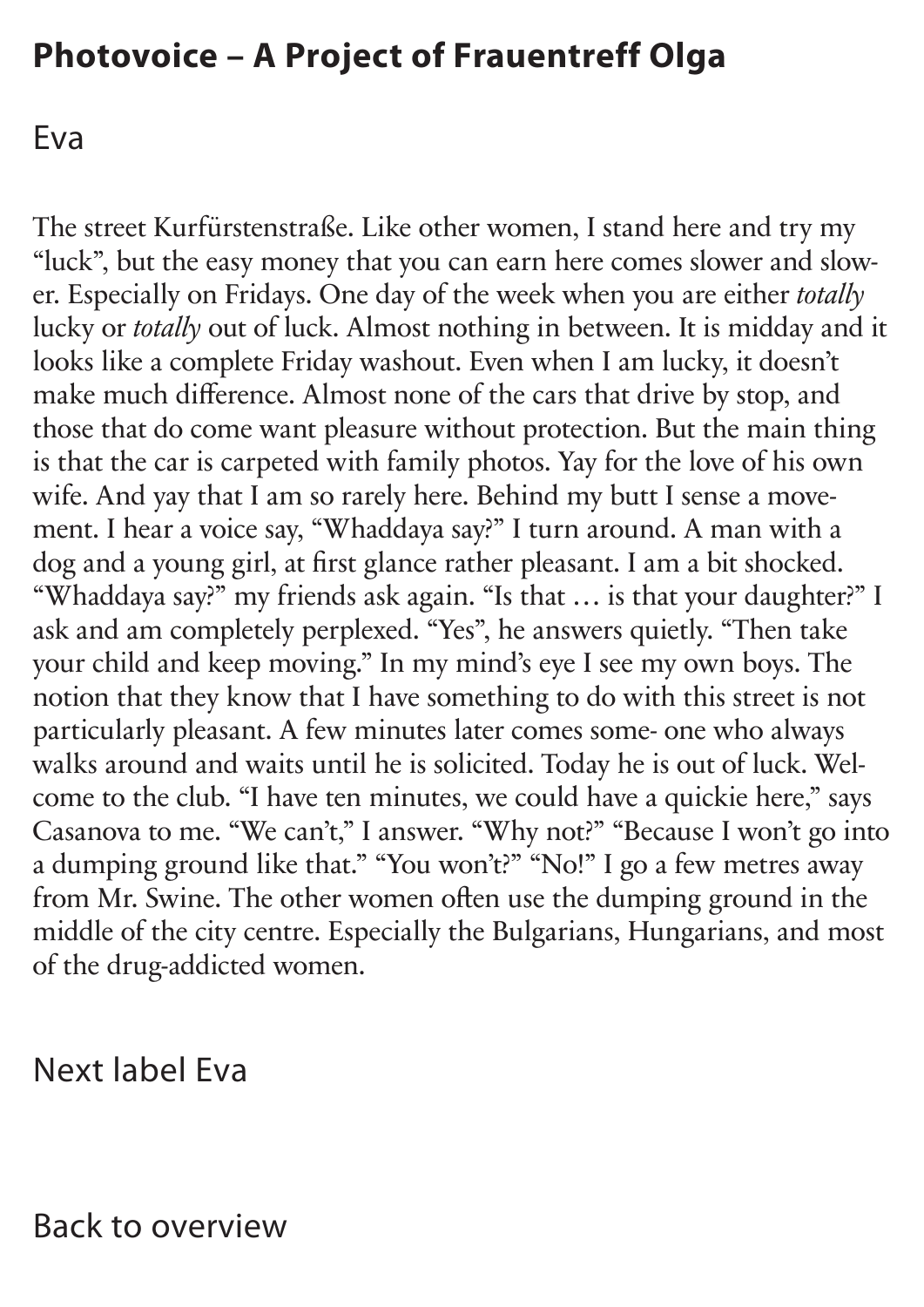#### <span id="page-24-0"></span>Eva

Some of them have to earn money because of the pimps, others need their drugs. As has often been the case throughout my whole strange life, I have been lucky under the circumstances and haven't had to deal with either of those things. "It's warm today. You should drink enough." Father, daughter, and dog are back. "I'm careful," I answer and display my water bottle. "Do you live in Berlin?" asks Papa. "No. I am only visiting for a few days." "Where do you come from?" "From the Czech Republic." "Aha. I once had a girlfriend from Děčín." How am I supposed to respond to that piece of info? "You have a beautiful daughter and a beautiful dog."

"Thanks," says the little one, who is really very pretty. "Do you enjoy your job?" asks the curious dad. "That's a secret," I answer. The whole situation is very embarrassing to me. Having the kid there is wearing me out. She figures it out and says: "Papa, we have to go now."

"Have a wonderful day and have fun working." No comment. My God, what have you given away your soul for? Friday. Shitday. A moment later, a car comes. A guy with a humungous hat. "You've been standing there a while, right?" "Yes," I say. "Come sit down inside." I get in. "What are all the things you do?" asks the Sombrero Man. 95% of the time, these kinds of questions mean perversities. "So what do you want to do?" "You say first." "Okay, that, that, that." "Hmm, I have very particular wishes. I'm 100% sure you won't do it. So, at most €20?"

"What for?" I am completely surprised. "For your time, and you also have to walk back 100 metres."

Is life crazy or what?